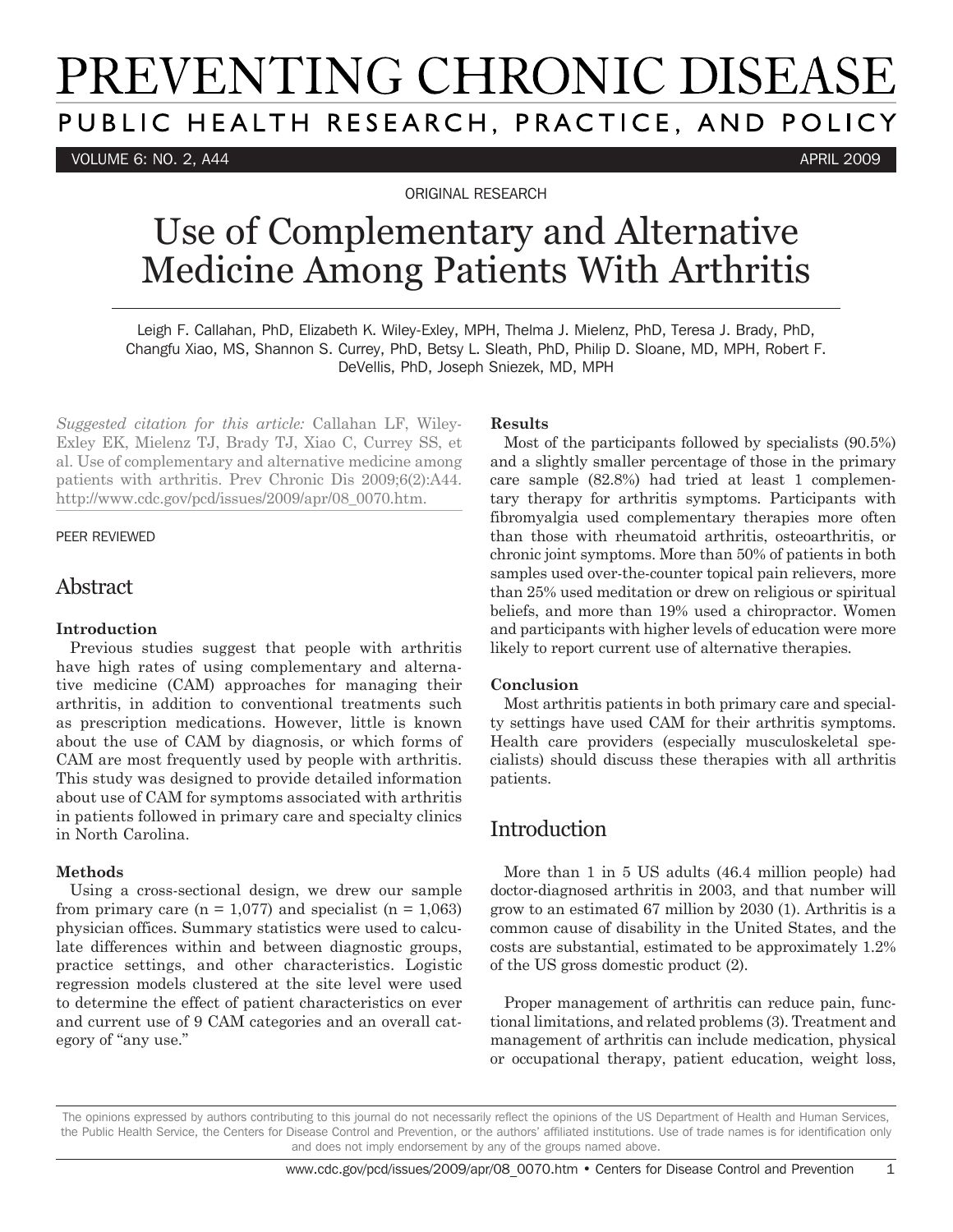and surgery. Increasingly, complementary and alternative medicine (CAM) therapies are also being used. These therapies are a group of practices or products that are not currently used in the practice of conventional medicine. Estimates of CAM ever use among adults with arthritis range from 59% (4) to 90% (5,6).

Many studies have looked at CAM use for arthritis (5- 14), but we were particularly interested in the frequencies of use for multiple types of CAM by diagnostic category (especially within larger categories) and other characteristics, for which few data are available. Most studies provide only the averages for each category, which masks these differentiations. Herman et al (5) found that 23.7% of people with arthritis in a sample from New Mexico used glucosamine, but only 1.2% used gamma linolenic acid. Katz and Lee (6) found that, although 42.4% of people with arthritis across the United States used mind-body interventions (such as prayer, spiritual healing, and biofeedback), only 3.7% used some form of relaxation therapy, guided imagery, or positive imagery. More information from populations from different parts of the country would provide an adjunct to these findings. We also explored the use of CAM by people with arthritis seeing different types of health care providers.

Our main objective was to provide detailed information about ever and current use of methods of CAM for symptoms associated with osteoarthritis (OA), rheumatoid arthritis (RA), fibromyalgia (FM), and chronic joint symptoms (CJS) by demographic and disease status characteristics in a sample of 2,140 people in North Carolina. Our secondary objective was to separate and describe these findings by type of practice setting, primary care or specialty.

## Methods

#### **Recruitment**

Samples were drawn from 2 populations based on a study protocol approved by the University of North Carolina institutional review board: a family medicine research network and a musculoskeletal database.

#### **Family Medicine Research Network**

Data from the primary care setting were gathered via the North Carolina Family Medicine Research Network

(NC-FM-RN), described in detail by Sloane et al (15). During 2001, research assistants approached all adult patients in a representative sample of 16 family practice sites during a 4-week period. Each consenting adult patient was administered a 4-page self-report survey with questions on demographics, self-reported chronic conditions, health habits (eg, smoking and physical activity), and self-rated health.

The racial/ethnic composition of the 5,575 patients who agreed to participate reflected that of the state's adult population in terms of African Americans, Hispanics, and adults aged 65 or older. Patients who self-reported RA, OA, FM, or CJS were asked to complete the survey  $(n =$ 2,026).

#### **Musculoskeletal database**

The musculoskeletal database was established in the mid-1990s as part of an ongoing, longitudinal project measuring arthritis outcomes. During an outpatient visit, patients seen in the rheumatology or orthopedic clinics at the University of North Carolina Hospitals or 13 selected private rheumatology practices in North Carolina were asked to participate. Patients who agreed to participate completed a consent form and baseline self-report questionnaire on demographic and health-related characteristics; diagnosis and date of disease onset were provided by the patient's physician. Patients with RA, OA, or FM who completed this process and agreed to further contact were mailed the survey ( $n = 2.075$ ).

#### **Survey**

Two survey booklets were mailed to 4,101 people. The first asked about health, health beliefs, and use of health care. The second asked about use of CAM. After 3 weeks, nonrespondents were sent a second set of survey booklets, and then were contacted by telephone if neither mail survey elicited responses. A total of 2,140 patients responded to the survey (52.2%); 1,077 were from the NC-FM-RN, and 1,063 were from the musculoskeletal database.

#### **Measures**

#### **Characteristics**

Demographic characteristics included age, sex, race/ ethnicity, education level, location of practice (urban or

The opinions expressed by authors contributing to this journal do not necessarily reflect the opinions of the US Department of Health and Human Services, the Public Health Service, the Centers for Disease Control and Prevention, or the authors' affiliated institutions. Use of trade names is for identification only and does not imply endorsement by any of the groups named above.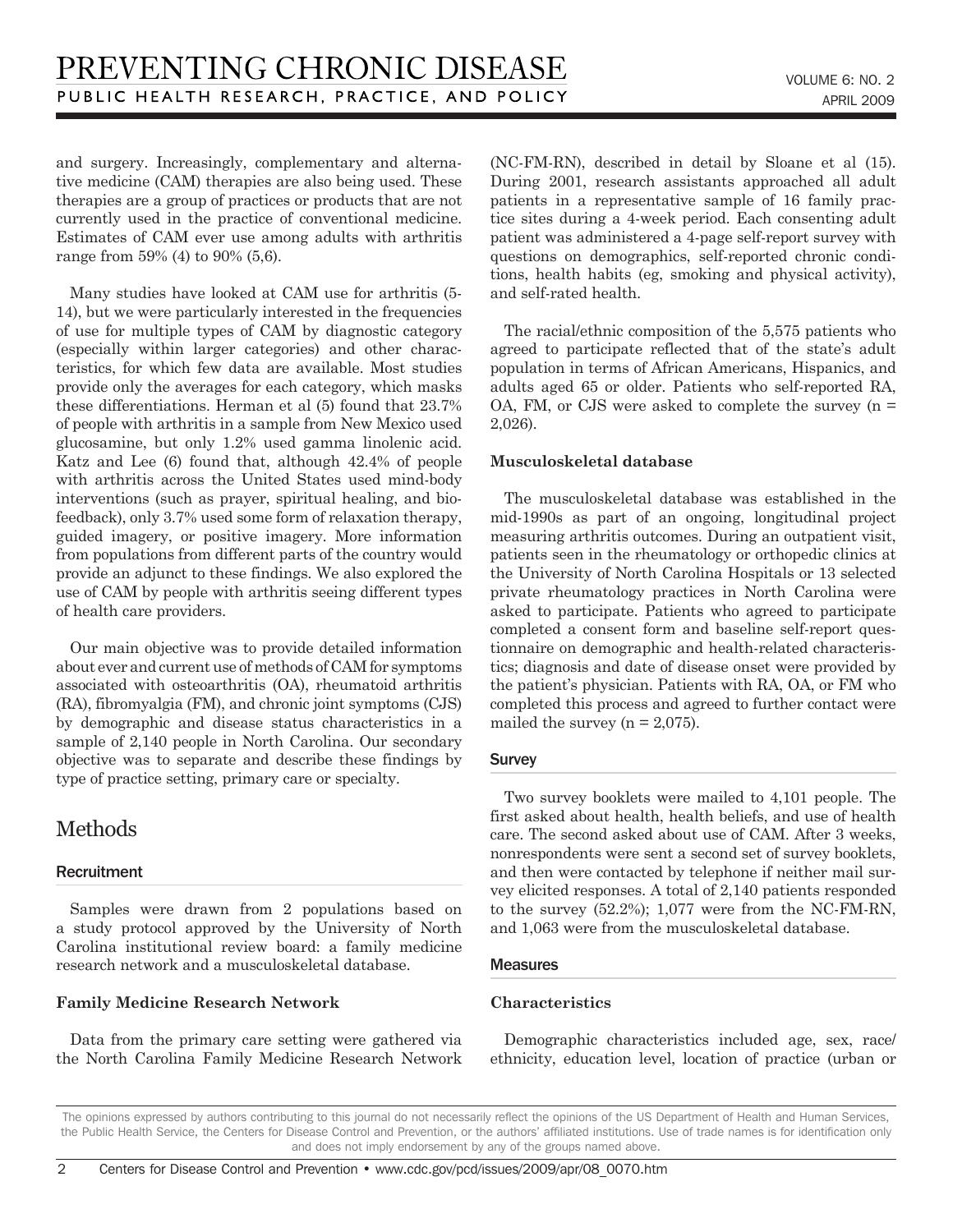rural), and marital status. Because of the small number of responses in the categories other than African American or white, responses were categorized into white, African American, or other. Education was based on self-reported number of years, and marital status was dichotomized into currently married or not.

#### **Disease**

Disease information included self-reported RA, OA, FM, or CJS for the NC-FM-RN sample. The category of CJS was used if patients reported having had symptoms of pain, aching, or stiffness in or around joints during the last 30 days and did not self-report having RA, OA, or FM. For the specialist sample, the primary diagnosis (RA, OA, or FM) was provided by the specialist. Each participant in the 2 samples was then assigned a primary diagnosis of RA, OA, or FM (with CJS also assigned in the NC-FM-RN dataset only). Consistent with previous research (5), we classified participants who had more than 1 type of arthritis in the following order of priority: 1) RA, 2) FM, and 3) OA. In the NC-FM-RN dataset, 192 patients (18%) were classified with RA, 400 (37%) with OA, 81 (8%) with FM, and 404 (38%) with CJS; in the musculoskeletal database, 489 patients were classified with RA (46%), 300 (28%) with OA, and 274 (26%) with FM.

#### **Health Assessment Questionnaire (HAQ)**

The HAQ disability scale (16,17) is a reliable and valid instrument that rates difficulty with 20 activities of daily living ranging from 0 (without any difficulty) to 3 (unable to do). We calculated an unweighted mean of these scores.

#### **Sleep**

Four questions focused on sleep ("Do you have trouble falling asleep?," "Do you wake up several times per night?," "Do you have trouble staying asleep?," and "Do you wake up after your usual amount of sleep feeling tired and worn out?") (18). The scores could range from 0 (no problems) to 5 (the most problems). We calculated an unweighted mean of these scores.

#### **Pain and fatigue**

Visual analog scales (VASs) were used to measure pain and fatigue (19). For example, the amount of pain experienced during the past week was assessed by using a 100 mm VAS

anchored with "no pain" (0 mm) and "pain as bad as it could be" (100 mm).

#### **Rheumatology Attitudes Index (RAI)**

The 5-item helplessness subscale of the RAI (20) was used to measure perceived helplessness (ie, the degree to which one believes the condition of interest is controlling one's life). Five questions were scored on a scale from 1 to 5, with 5 being the most helpless, and an unweighted mean of these scores was calculated.

#### **CAM**

Participants were asked about 9 categories of CAM use: alternative providers, special diets, vitamins and minerals, supplements, ointments or topical rubs, body treatments (eg, copper bracelets and magnets), movement (eg, yoga), spiritual (eg, prayer), and mind-body therapies (eg, visualization). In the regression models and when totals are reported for the category of vitamins and minerals, the following were excluded because they are often prescribed or strongly suggested by physicians for people with musculoskeletal disorders: multivitamins, calcium, folic acid, and vitamin D. The specific percentage for each of these categories, however, is provided. A final (10th) category of "any use" was computed, which was coded as yes if the participants were using any of the 9 categories of CAM. Participants were asked whether they 1) have "ever used [therapy] for your arthritis or joint symptoms," 2) "currently use [therapy] for your arthritis or joint symptoms," and 3) "plan to continue to use [therapy] for your arthritis or joint symptoms."

#### Statistical analysis

Summary statistics were calculated; proportions are given for categorical variables, and means with the standard deviation are given for continuous variables. We used *χ*2 and linear regression with dummy variables to determine significant differences within and between diagnostic groups, practice settings, and other demographic characteristics. Logistic regression models clustered at the site level were used to determine the effect of patient characteristics on current use of the 9 CAM categories and "any use" by using Stata software version 9.0 (StataCorp LP, College Station, Texas). Models were adjusted for age, sex, race, education, marital status, HAQ score, RAI score, pain VAS, fatigue VAS, and location of practice.

The opinions expressed by authors contributing to this journal do not necessarily reflect the opinions of the US Department of Health and Human Services, the Public Health Service, the Centers for Disease Control and Prevention, or the authors' affiliated institutions. Use of trade names is for identification only and does not imply endorsement by any of the groups named above.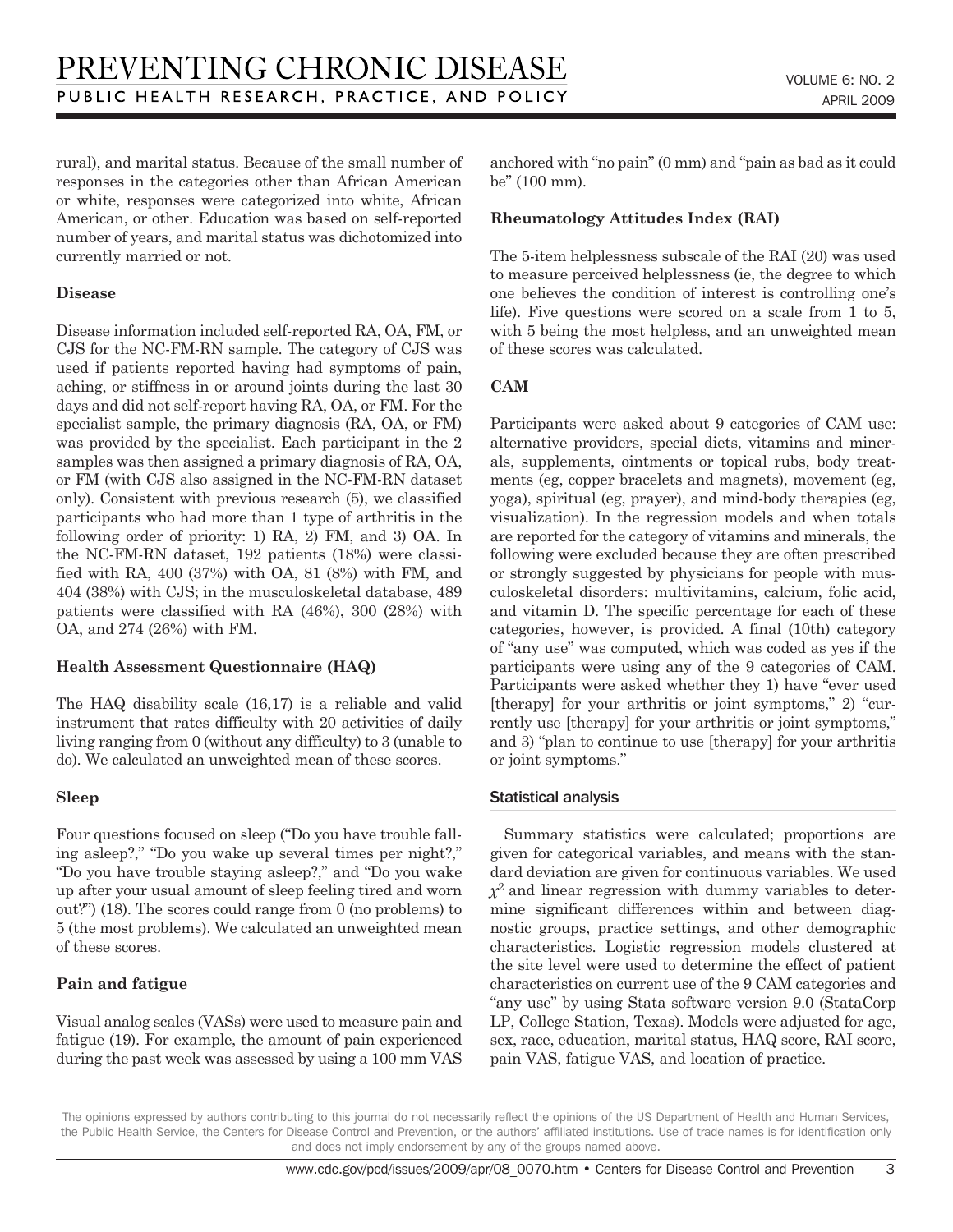## Results

#### **Demographics**

Higher proportions of participants were women and were white in both samples (Table 1). Approximatley half of the participants had more than a high school education. Almost half of patients in the primary care sample received care from rural practices, and all patients in the specialist sample received care from urban practices. The mean age in the specialist sample was slightly higher (59.8 years vs 54.0 years).

#### Types of CAM used

More than 80% of both samples had used some form of CAM for arthritis symptoms during the course of their disease (data not shown). Ointments or topical rubs were the most commonly used CAM (Table 2). More than 60% of both groups had ever used rubs. Spiritual methods were the second most commonly used CAM category; approximately 40% to 49% of participants had ever used them. Alternative providers, vitamins and minerals, other supplements, movement, and mind-body therapies were ever used by 22% to 40% of the groups. Special diets, on the other hand, were the least commonly used (7% to 16% of both groups ever used special diets).

Although rubs were the most common ever-used CAM category, the rates of current use were much lower (approximately half). The same was true for alternative providers and body treatments (eg, magnets). However, rates of ever and current use were similar for special diets, spiritual methods, and mind-body therapies.

Of the most commonly used specific types of CAM (Table 3), more than 50% of both samples used Bengay, Icy Hot, or similar ointments or rubs; more than 25% used meditation or drew upon religious or spiritual beliefs; and more than 20% had seen a chiropractor or used calcium supplementation.

In the musculoskeletal database, 90.5% had used at least 1 CAM therapy for their arthritis symptoms during their disease course, and 75.9% still used at least 1 CAM therapy at the time of the survey (data not shown). For the NC-FM-RN sample, a smaller percentage (82.8%) had ever tried at least 1 CAM therapy, and 70.2% were still using at least 1 CAM therapy at the time of the interview (data not shown). Methods used by 20% of patients in both settings included chiropractors; calcium; Bengay, Icy Hot, and similar ointments or rubs; spiritual beliefs; and meditation.

Participants with FM used CAM therapies more often than did those with RA, OA, or CJS (Table 2). Of the specific categories of CAM use (Table 3) that showed significant differences  $(P < .05)$  in use by disease category, patients with FM used most CAM therapies significantly more often than those with other types of arthritis.

For both sets of participants with OA, meditation was also commonly used (35.8% for primary, 34.7% for specialty), as were drawing on spiritual beliefs and meditation for participants with FM in the NC-FM-RN setting (55.6% for both CAM therapies).

#### Characteristics of current CAM users

In logistic regression models adjusted for age, sex, race, education, marital status, disability, pain, fatigue, and practice location, only sex was significantly associated with current use of any CAM in all 9 categories (data not shown). Most CAM therapy categories were significantly associated with at least 2 patient characteristics; for example, sex, race, and education were associated with the current use of supplements. However, sex was the only characteristic significantly associated with current use of special diets.

Female sex was positively associated with most categories of CAM use, while higher levels of education were positively associated with 5 categories of CAM use and negatively associated with current use of ointments or topical rubs. Of the other characteristics included in the adjusted analyses, the categories of African Americans, whites, and other race were positively associated with 3 categories of current CAM use: supplements, ointments and topical rubs, and spiritual. Rural location of the practice was negatively associated with current use of 2 categories: CAM providers and body treatments (eg, magnets). Disability, measured by the HAQ, was positively associated with spiritual and mind-body therapy categories. Helplessness, measured by the RAI, was positively associated with body treatments.

## Discussion

In this survey of 2,140 people with arthritis in North

The opinions expressed by authors contributing to this journal do not necessarily reflect the opinions of the US Department of Health and Human Services, the Public Health Service, the Centers for Disease Control and Prevention, or the authors' affiliated institutions. Use of trade names is for identification only and does not imply endorsement by any of the groups named above.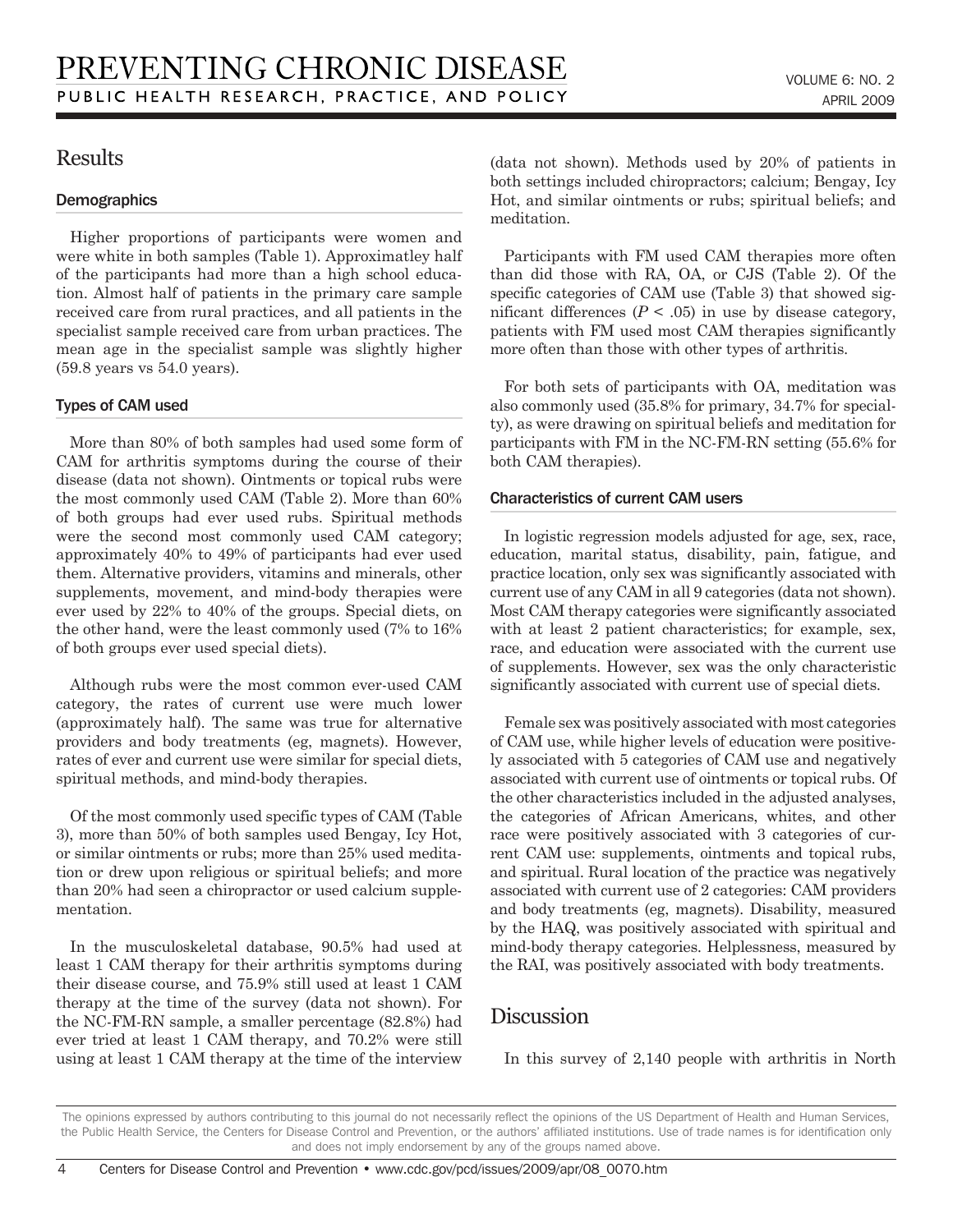Carolina, most had used some form of CAM for their arthritis symptoms. This finding is close to other estimates (5,6) of 90.2% and 80% of ever use or use within the past month, although it is much higher than findings of 34% to 68% from many earlier studies (7,8,12,14,21).

Some of the differences between our study and earlier studies that reported much lower levels of ever use of CAM may be attributable to our inclusion of prayer. In our study, 13.7% of the family practice group and 17.4% of the specialty group prayed about their arthritis. Almost half (40.6%) of the sample with OA of the knee from Katz and Lee (6) used prayer. The numbers reported by Cronan et al (22) also included prayer as a form of CAM, and their findings of ever use were similar.

However, this inclusion does not seem to explain all of the difference, because Herman et al (5) did not include prayer but still had similar findings. They attribute their higher percentage of use to differing definitions of CAM, noting that they surveyed for a broader array of mind-body therapies, energy therapies, and CAM movement therapies than most other studies. They also suggested that the differences between their study and earlier studies were attributable to geographic location, noting that CAM use is often higher in the Western regions of the United States, where their study took place.

A larger proportion of participants from the specialty setting had used CAM than had participants from the family practice setting. This finding is not surprising because patients seeing specialists have more severe disease (23) and are probably in need of greater pain relief. Our findings corroborate a study by Breuer et al (11) that noted significantly more CAM use by patients with FM and a study by Herman et al (5) that reported a higher number of CAM therapies used by patients with FM and RA than those with OA. The higher use of CAM therapies by participants with FM compared with participants who have other forms of arthritis is also not surprising. Few good pharmacologic treatments are available for FM, and people with FM are often encouraged to participate in exercise regimens and meditation, which could account for some of the higher levels of use (24-26). In addition, people with FM experience a wide variety of symptoms, such as nonrestorative sleep, mood disturbance, irritable bowel syndrome, headache, and paraesthesias (25,27). These symptoms may catalyze the use of a broader range of therapies.

Participants in our survey tried a variety of therapies, and although many tried rubs, alternative providers, and body treatments, they often were not currently using those methods. Ever and current use of special diets, spiritual methods, and mind-body therapies, on the other hand, were similar. This could suggest that people with arthritis are more satisfied with dietary, spiritual, and mind-body methods. More research in this area might explore what it is about these methods that promotes continued use.

Several limitations should be noted when interpreting these results. Most prominently, the CAM questions in our survey asked whether respondents used CAM for arthritis or joint symptoms. Participants conceivably could have misread the question as asking whether they had ever used CAM for any reason. This issue has arisen in previous research (5), and validation of this aspect of the questionnaire is needed. Similarly, the self-reported nature of the diagnoses for participants in the family practice group is potentially problematic. Self-reported data for arthritis reportedly have moderate sensitivity (71%) and specificity (70%), but few studies address the issue (28).

This study also is limited in its ability to determine the use of CAM among races/ethnicities other than African American and white. Other studies have looked more closely at this issue (5,6). Although our study's ethnic composition at enrollment paralleled that of the state's adult population, oversampling of some races/ethnicities, such as Asians and Hispanics, would have enabled us to say more about these populations. In addition, these findings are based on a cross-sectional survey. The findings from previous research show that people frequently change their patterns of CAM use (7). For this and other reasons, we have focused on both ever and current use in this article.

Because almost every participant in our study used CAM at some point for his or her arthritis symptoms, it may be useful for practitioners to invite discussion of what therapies patients might be using for their symptoms and to assist them in evaluating risks.

## Acknowledgments

The NC-FM-RN is an organization dedicated to fostering practice-based research and is jointly sponsored by the Department of Family Medicine, the Thurston Arthritis Research Center, and the Cecil G. Sheps Center for Health

The opinions expressed by authors contributing to this journal do not necessarily reflect the opinions of the US Department of Health and Human Services, the Public Health Service, the Centers for Disease Control and Prevention, or the authors' affiliated institutions. Use of trade names is for identification only and does not imply endorsement by any of the groups named above.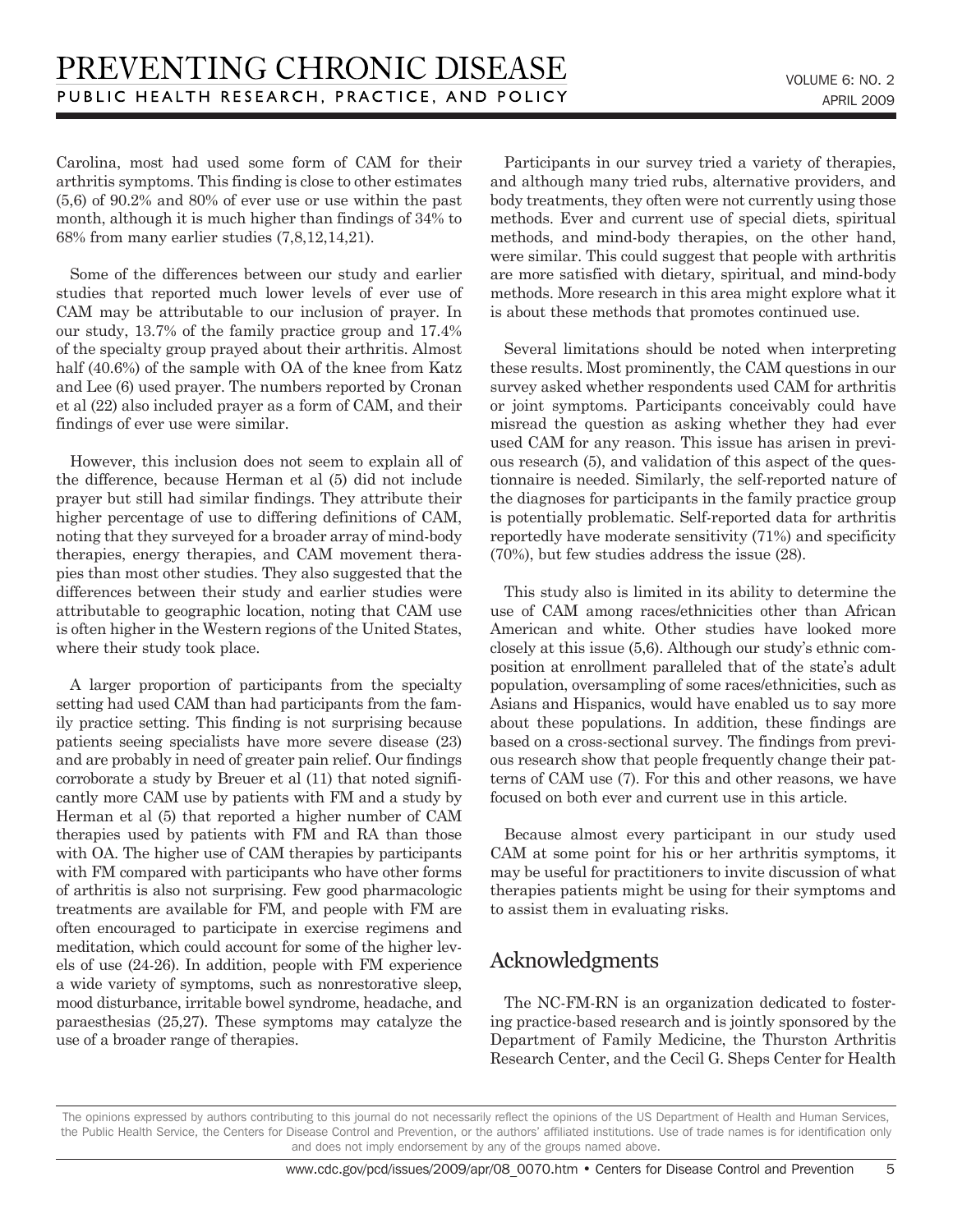Services Research at the University of North Carolina at Chapel Hill, in collaboration with the North Carolina Academy of Family Physicians. Participating family practices have included Biddle Point Health Center, Charlotte; Bladen Medical Associates, Elizabethtown; Blair Family Medicine, Wallace; Chatham Primary Care, Siler City; Community Family Practice, Asheville; Dayspring Family Medicine, Eden; Goldsboro Family Physicians, Goldsboro; Henderson Family Health Center, Hendersonville; North Park Medical Center, Charlotte; Orange Family Medical Center, Hillsborough; Person Family Medical Center, Roxboro; Robbins Family Practice, Robbins; South Cabarrus Family Physicians, Harrisburg, Concord, Mt. Pleasant, and Kannapolis; and Summerfield Family Practice, Summerfield.

We also thank the following physicians for encouraging their patients to participate in our musculoskeletal database and outcomes studies: H. Vann Austin, Franc Barada, Robert Berger, Mary Anne Dooley, William Gruhn, Robert Harrell, Tatiana Huguenin, Beth Jonas, Joanne Jordan, Fathima Kabir, Elliott Kopp, Andrew Laster, Kara Martin, Gwenesta Melton, Nicholas Patrone, Kate Queen, Westley Reeves, Hanno Richards, Alfredo Rivadeneira, William Rowe, Gordon Senter, Paul Sutej, Claudia Svara, Anne Toohey, William Truslow, John Winfield, and William Yount.

This study was funded by the the Centers for Disease Control and Prevention, cooperative agreement no. U48/ CCU409660.

We especially thank Jennifer Milan Polinski, MPH, and Carla J. Herman, MD, MPH, Division of Geriatrics, Department of Internal Medicine, University of New Mexico Health Sciences Center.

## Author Information

Corresponding Author: Leigh F. Callahan, PhD, Thurston Arthritis Research Center, CB #7280, 3300, Thurston Building, University of North Carolina School of Medicine, Chapel Hill, NC 27599-7280. Telephone: 919-966-1939. Email: Leigh\_Callahan@med.unc.edu.

Author Affiliations: Elizabeth K. Wiley-Exley, Thelma J. Mielenz, Changfu Xiao, Shannon S. Currey, Betsy L. Sleath, Philip D. Sloane, Robert F. DeVellis, University of North Carolina at Chapel Hill, Chapel Hill, North Carolina; Teresa J. Brady, Joseph Sniezek, Centers for Disease Control and Prevention, Atlanta, Georgia.

## References

- 1. Hootman J, Helmick C. Projections of US prevalence of arthritis and associated activity limitations. Arthritis Rheum 2006;54:226-9.
- 2. Centers for Disease Control and Prevention. National and state medical expenditures and lost earnings attributable to arthritis and other rheumatic conditions — United States, 2003. MMWR Morb Mortal Wkly Rep 2007;56(1):4-7.
- 3. Brady T, Kruger J, Helmick C, Callahan L, Boutaugh M. Intervention programs for arthritis and other rheumatic diseases. Health Educ Behav 2003;30(1):44-63.
- 4. Saydah S, Eberhardt M. Use of complementary and alternative medicine among adults with chronic diseases: United States 2002. J Altern Complement Med 2006;12(8):805-12.
- 5. Herman C, Allen P, Hunt W, Prasad A, Brady T. Use of complementary therapies among primary care clinic patients with arthritis. Prev Chronic Dis 2004;1(4). http://www.cdc.gov/pcd/issues/2004/oct/03\_0036.htm.
- 6. Katz P, Lee F. Racial/ethnic differences in the use of complementary and alternative medicine in patients with arthritis. J Clin Rheumatol 2007;13(1):3-11.
- 7. Rao J, Kroenke K, Mihaliak K, Grambow S, Weinberger M. Rheumatology patients' use of complementary therapies: results from a one-year longitudinal study. Arthritis Rheum 2003;49(5):619-25.
- 8. Rao J, Mihaliak K, Kroenke K, Bradley J, Tierney W, Weinberger M. Use of complementary therapies for arthritis among patients of rheumatologists. Ann Intern Med 1999;131(6):409-16.
- 9. Ahmed S, Anuntiyo J, Malemud C, Haqqi T. Biological basis for the use of botanicals in osteoarthritis and rheumatoid arthritis: a review. Evid Based Complement Alternat Med 2005;2(3):301-8.
- 10. Boisset M, Fitzcharles M. Alternative medicine use by rheumatology patients in a universal health care setting. J Rheumatol 1994;21(1):148-52.
- 11. Breuer G, Orbach H, Elkayam O, Berkun Y, Paran D, Mates M, et al. Perceived efficacy among patients of various methods of complementary alternative medicine for rheumatologic diseases. Clin Exp Rheumatol 2005;23(5):693-6.

The opinions expressed by authors contributing to this journal do not necessarily reflect the opinions of the US Department of Health and Human Services, the Public Health Service, the Centers for Disease Control and Prevention, or the authors' affiliated institutions. Use of trade names is for identification only and does not imply endorsement by any of the groups named above.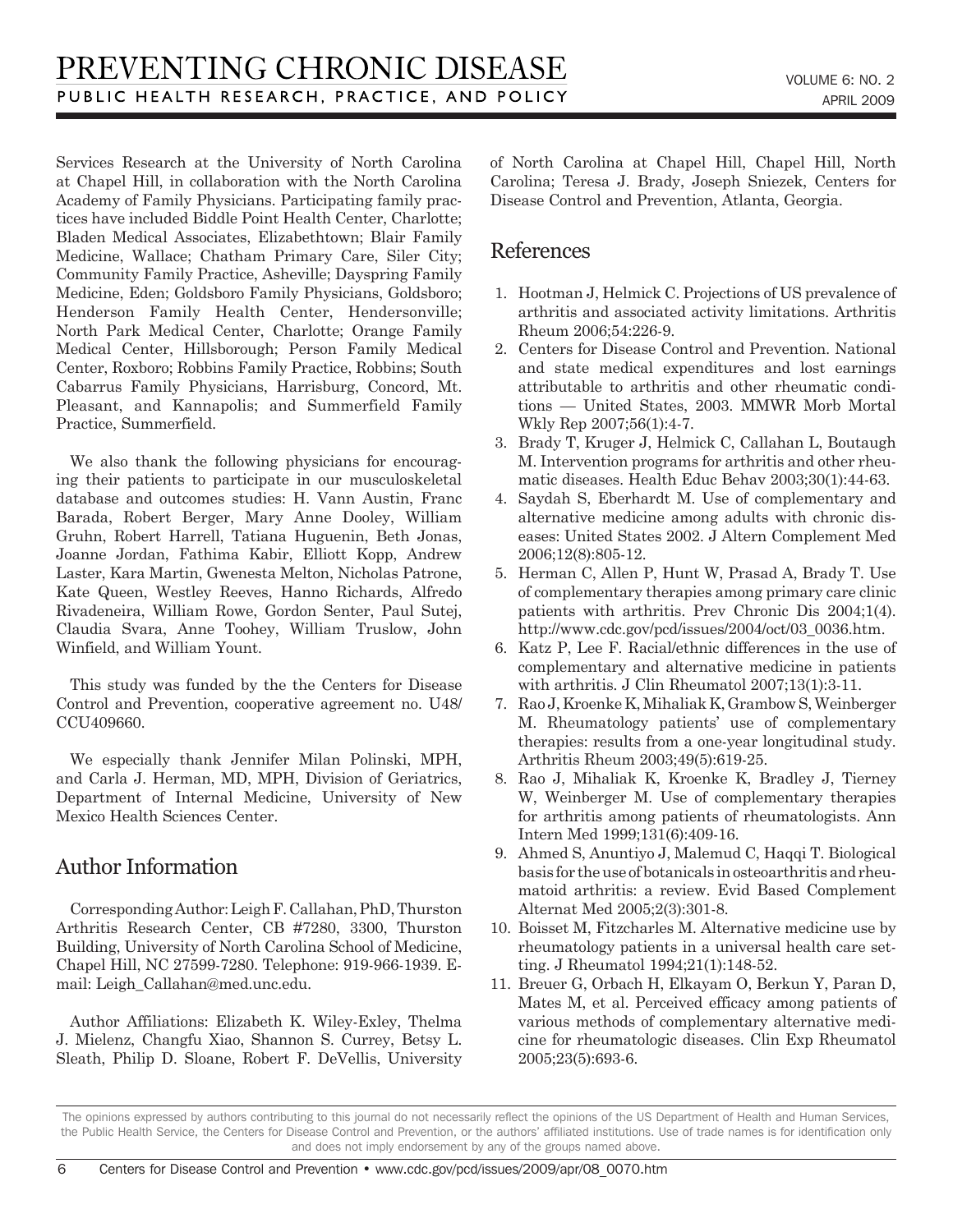- 12. Dente J, Herman C, Allen P, Hunt W. Ethnic differences in the use of complementary and alternative therapies among adults with osteoarthritis. Prev Chronic Dis 2006;3(3). http://www.cdc.gov/pcd/ issues/2006/jul/05\_0231.htm.
- 13. Fautrel B, Adam V, St-Pierre Y, Joseph L, Clarke A, Penrod J. Use of complementary and alternative therapies by patients self-reporting arthritis or rheumatism: results from a nationwide Canadian survey. J Rheumatol 2002;29(11):2435-41.
- 14. Quandt S, Chen H, Grzywacz J, Bell R, Lang W, Arcury T. Use of complementary and alternative medicine by persons with arthritis: results of the National Health Interview Survey. Arthritis Rheum 2005;53(5):748- 55.
- 15. Sloane P, Callahan L, Kahwati L, Mitchell C. Development of a practice-based patient cohort for primary care research. Fam Med 2006;38(1):50-8.
- 16. Fries J, Spitz P, Kraines R, Holman HR. Measurement of patient outcome in arthritis. Arthritis Rheum 1980;23:137-45.
- 17. Wolfe F. Which HAQ is best? A comparison of the HAQ, MHAQ and RA-HAQ, a difficult 8 item HAQ (DHAQ), and a rescored 20 item HAQ (HAQ20): analyses in 2,491 rheumatoid arthritis patients following leflunomide initiation. J Rheumatol 2001;28(5):982-9.
- 18. Jenkins C, Stanton B, Niemcryk S, Rose R. A scale for the estimation of sleep problems in clinical research. J Clin Epidemiol 1988;41(4):313-21.
- 19. Lorig K, Stewart A, Ritter P, Gonzalez V, Laurent D, Lynch J. Outcome measures for health education and other health care interventions. Thousand Oaks (CA): Sage Publications; 1996.
- 20. DeVellis R, Callahan L. A brief measure of helplessness in rheumatic disease: the helplessness subscale of the Rheumatology Attitudes Index. J Rheumatol 1993;20:866-9.
- 21. Boisset M, Fitzcharles M. Alternative medicine use by rheumatology patients in a universal health care setting. J Rheumatol 1994;21:148-52.
- 22. Cronan T, Kaplan R, Kozin F. Factors affecting unprescribed remedy use among people with self-reported arthritis. Arthritis Care Res 1993;6:149-55.
- 23. Mazzuca S, Brandt K, Katz B, Dittus R, Freund D, Lubitz R, et al. Comparison of general internists, family physicians, and rheumatologists managing patients with symptoms of osteoarthritis of the knee. Arthritis Care Res 1997;10(5):289-99.
- 24. Jones KD, Adams D, Winters-Stone K, Burckhardt

CS. A comprehensive review of 46 exercise treatment studies in fibromyalgia (1988-2005). Health Qual Life Outcomes 2006;4:67.

- 25. Mannerkorpi K, Iverson MD. Physical exercise in fibromyalgia and related syndromes. Best Pract Res Clin Rheumatol 2003;17(4):629-47.
- 26. Mannerkorpi K. Exercise in fibromyalgia. Curr Opin Rheumatol 2005;17:190-4.
- 27. Clauw D, Crofford L. Chronic widespread pain and fibromyalgia: what we know and what we need to know. Best Pract Res Clin Rheumatol 2003;17:685- 701.
- 28. Bombard J, Powell K, Martin L, Helmick C, Wilson W. Validity and reliability of self-reported arthritis, Georgia Senior Centers, 2000-2001. Am J Prev Med 2005;28(3):251-8.

The opinions expressed by authors contributing to this journal do not necessarily reflect the opinions of the US Department of Health and Human Services, the Public Health Service, the Centers for Disease Control and Prevention, or the authors' affiliated institutions. Use of trade names is for identification only and does not imply endorsement by any of the groups named above.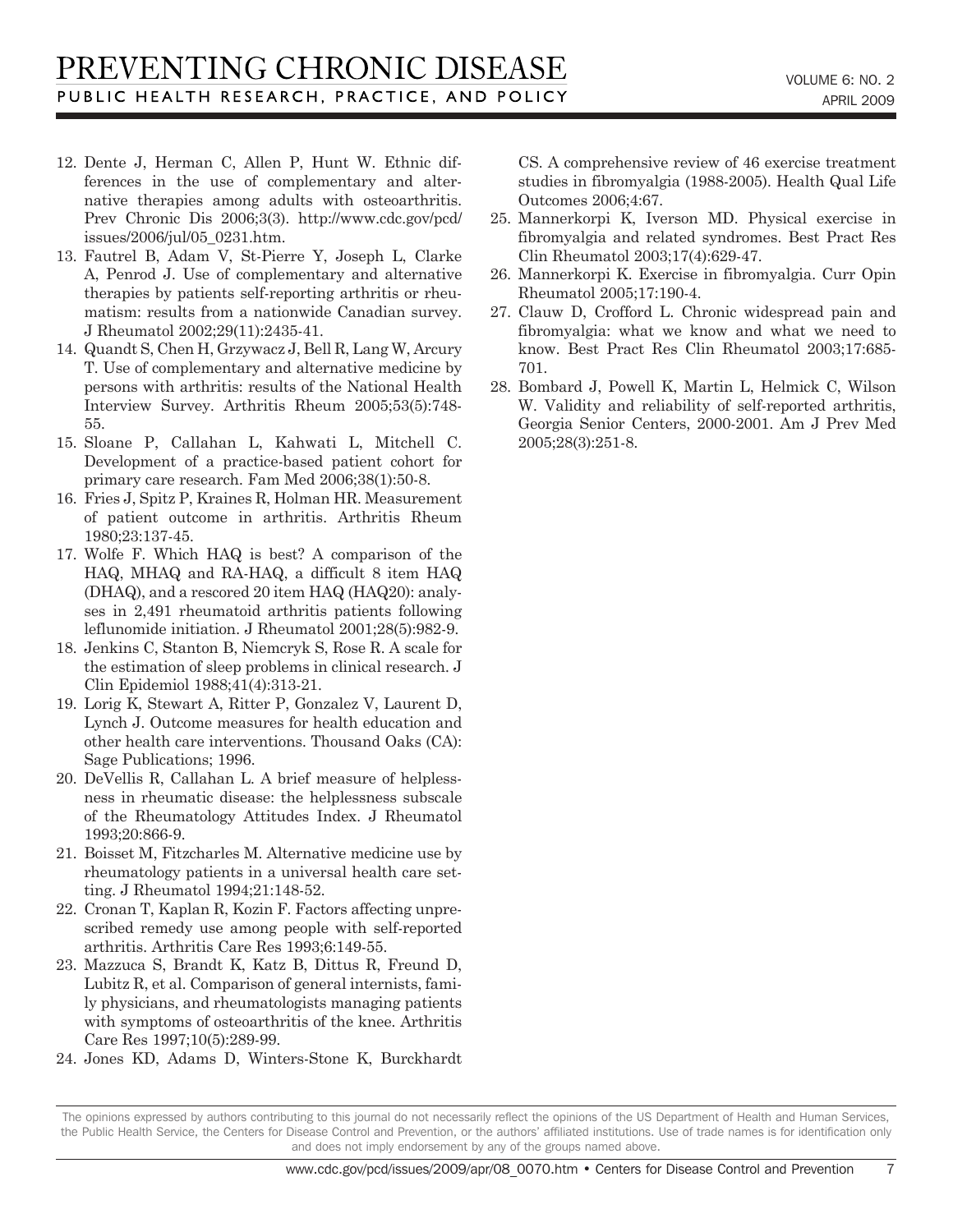## Tables

Table 1. Patient Characteristics by Diagnostic Group and Practice Setting, Among a Sample of Patients From North Carolina With Musculoskeletal Disorders, 2001

|                                |                                       |                       |                     | <b>Chronic</b>           |           |            |           |  |  |
|--------------------------------|---------------------------------------|-----------------------|---------------------|--------------------------|-----------|------------|-----------|--|--|
| <b>Characteristic</b>          | <b>Rheumatoid</b><br><b>Arthritis</b> | <b>Osteoarthritis</b> | Fibromyalgia        | Joint<br><b>Symptoms</b> | pa        | <b>All</b> | pb        |  |  |
| No. of patients                |                                       |                       |                     |                          |           |            |           |  |  |
| Primary                        | 192                                   | 400                   | 81                  | 404                      | NC        | 1,077      |           |  |  |
| Specialty                      | 489                                   | 300                   | 274                 | <b>NR</b>                | <b>NC</b> | 1,063      | <b>NC</b> |  |  |
| Female, %                      |                                       |                       |                     |                          |           |            |           |  |  |
| Primary                        | 77.3                                  | 75.4                  | 97.5                | 74.4                     | $-.001$   | 77.0       |           |  |  |
| Specialty                      | 73.4                                  | 79.3                  | 96.0                | <b>NR</b>                | < .001    | 80.9       | .03       |  |  |
|                                |                                       |                       | Race, %             |                          |           |            |           |  |  |
| White                          |                                       |                       |                     |                          |           |            |           |  |  |
| Primary                        | 69.5                                  | 81.5                  | 91.4                | 72.9                     | <b>NC</b> | 76.9       | $\sf NC$  |  |  |
| Specialty                      | 83.2                                  | 81.8                  | 88.2                | ${\sf NR}$               | <b>NC</b> | 84.1       |           |  |  |
| <b>African American</b>        |                                       |                       |                     |                          |           |            |           |  |  |
| Primary                        | 27.3                                  | 15.2                  | 4.9                 | 23.6                     | <b>NC</b> | 19.7       | $\sf NC$  |  |  |
| Specialty                      | 14.3                                  | 15.4                  | 9.5                 | <b>NR</b>                | $\sf NC$  | 13.3       |           |  |  |
| <b>Other</b>                   |                                       |                       |                     |                          |           |            |           |  |  |
| Primary                        | 3.2                                   | 3.3                   | 3.7                 | 3.5                      | $-.001$   | 3.4        | < .001    |  |  |
| Specialty                      | 2.5                                   | 2.9                   | 2.3                 | <b>NR</b>                | .29       | 2.5        |           |  |  |
|                                |                                       |                       | <b>Education, %</b> |                          |           |            |           |  |  |
| Less than high school graduate |                                       |                       |                     |                          |           |            |           |  |  |
| Primary                        | 35.5                                  | 24.6                  | 10.0                | 16.7                     | <b>NC</b> | 22.5       | $\sf NC$  |  |  |
| Specialty                      | 18.9                                  | 19.7                  | 9.7                 | <b>NR</b>                | $\sf NC$  | 16.7       |           |  |  |
| <b>High school graduate</b>    |                                       |                       |                     |                          |           |            |           |  |  |
| Primary                        | 29.0                                  | 29.2                  | 21.3                | 32.2                     | <b>NC</b> | 29.7       | $\sf NC$  |  |  |
| Specialty                      | 34.5                                  | 26.3                  | 34.3                | ${\sf NR}$               | $\sf NC$  | 32.2       |           |  |  |
| More than high school graduate |                                       |                       |                     |                          |           |            |           |  |  |
| Primary                        | 35.5                                  | 46.2                  | 68.8                | 51.1                     | < .001    | 47.9       | .004      |  |  |
| Specialty                      | 46.6                                  | 54.0                  | 56.0                | ${\sf NR}$               | .001      | 51.1       |           |  |  |

Abbreviations: NC, not calculated; NR, not reported.

<sup>a</sup> *P* value across diagnoses within the North Carolina Family Medicine Research Network (NC-FM-RN) or specialist for χ<sup>2</sup> or linear regression with dummy variables as appropriate.

<sup>b</sup> *P* value between NC-FM-RN and specialist for  $\chi^2$  or 2-sample *t* tests as appropriate.

c All specialty practices were urban.

(Continued on next page)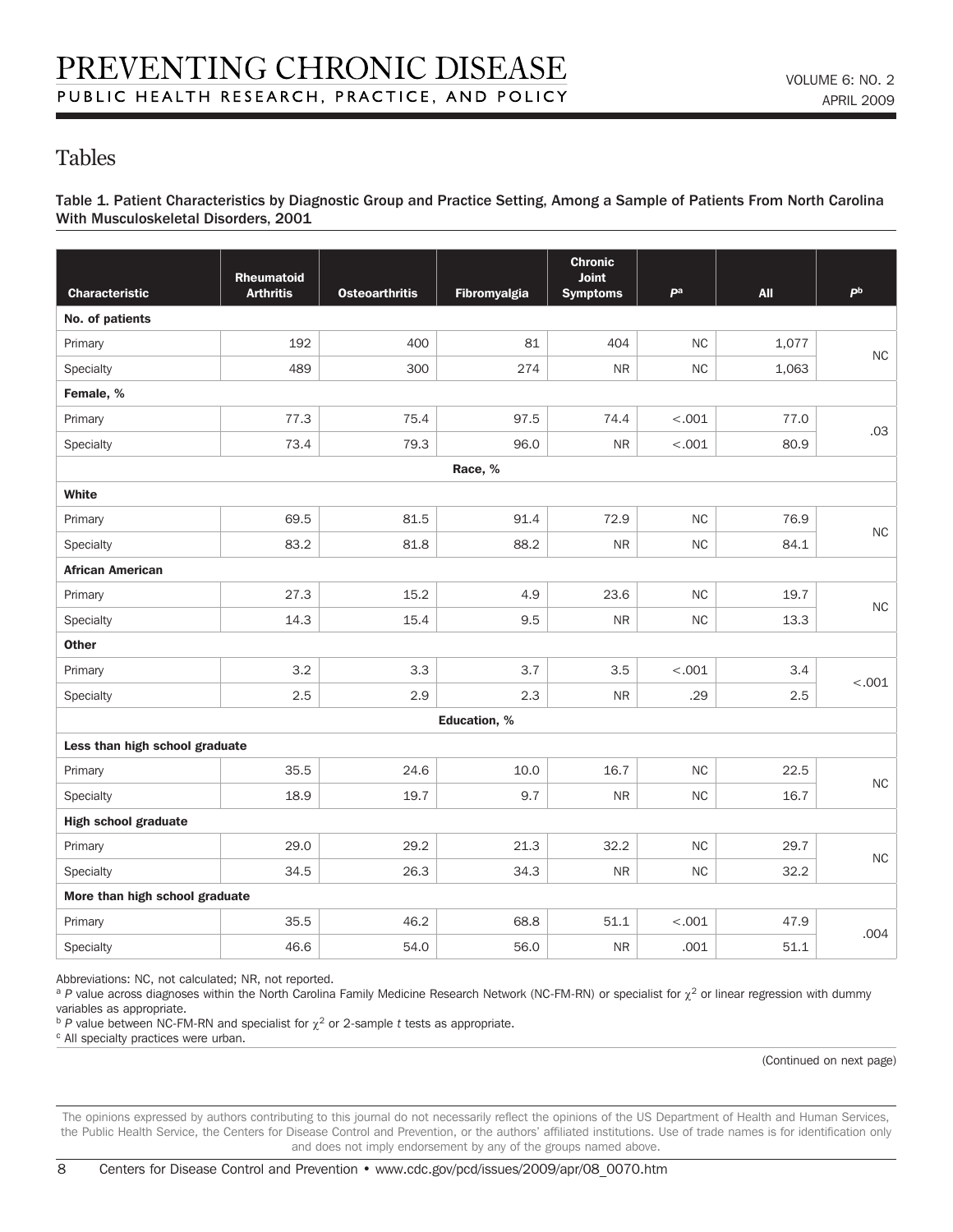#### Table 1. (continued) Patient Characteristics by Diagnostic Group and Practice Setting, Among a Sample of Patients From North Carolina With Musculoskeletal Disorders, 2001

| <b>Characteristic</b>                       | <b>Rheumatoid</b><br><b>Arthritis</b> | <b>Osteoarthritis</b> | Fibromyalgia | <b>Chronic</b><br><b>Joint</b><br><b>Symptoms</b> | P <sup>a</sup> | <b>All</b>  | <b>Ph</b> |  |  |
|---------------------------------------------|---------------------------------------|-----------------------|--------------|---------------------------------------------------|----------------|-------------|-----------|--|--|
| Rural location of practice <sup>c</sup> , % |                                       |                       |              |                                                   |                |             |           |  |  |
| Primary                                     | 56.8                                  | 49.3                  | 49.4         | 49.0                                              | .30            | 50.5        | NC.       |  |  |
| Married, %                                  |                                       |                       |              |                                                   |                |             |           |  |  |
| Primary                                     | 52.4                                  | 59.5                  | 66.7         | 59.5                                              | .15            | 58.8        |           |  |  |
| Specialty                                   | 68.3                                  | 65.8                  | 72.9         | <b>NR</b>                                         | .18            | 68.8        | < .001    |  |  |
| Mean age, y (SD)                            |                                       |                       |              |                                                   |                |             |           |  |  |
| Primary                                     | 57.7 (13.9)                           | 59.7 (13.6)           | 51.3(11.8)   | 47.3 (13.9)                                       | < .001         | 54.0 (14.7) |           |  |  |
| Specialty                                   | 60.0(12.2)                            | 65.2 (12.3)           | 53.5(11.5)   | <b>NR</b>                                         | < .001         | 59.8 (12.8) | < .001    |  |  |

Abbreviations: NC, not calculated; NR, not reported.

<sup>a</sup> P value across diagnoses within the North Carolina Family Medicine Research Network (NC-FM-RN) or specialist for  $\chi^2$  or linear regression with dummy variables as appropriate.

 $b$  *P* value between NC-FM-RN and specialist for  $\chi^2$  or 2-sample *t* tests as appropriate.

c All specialty practices were urban.

#### Table 2. Ever and Current Use of Categories of CAM Therapies, by Diagnostic Group and Practice Setting Among a Sample of Patients From North Carolina With Musculoskeletal Disorders, 2001

| Type of CAM, % | <b>Rheumatoid</b><br><b>Arthritis</b> | <b>Osteoarthritis</b> | Fibromyalgia                       | <b>Chronic Joint</b><br><b>Symptoms</b> | Pa      | <b>All</b> | <b>Ph</b> |
|----------------|---------------------------------------|-----------------------|------------------------------------|-----------------------------------------|---------|------------|-----------|
|                |                                       |                       | Alternative providers <sup>c</sup> |                                         |         |            |           |
| Ever           |                                       |                       |                                    |                                         |         |            |           |
| Primary        | 31.3                                  | 34.3                  | 58.0                               | 30.0                                    | < .001  | 33.9       |           |
| Specialty      | 23.7                                  | 35.7                  | 55.5                               | <b>NR</b>                               | $-.001$ | 35.3       | .50       |
| <b>Current</b> |                                       |                       |                                    |                                         |         |            |           |
| Primary        | 12.5                                  | 13.5                  | 34.6                               | 12.9                                    | < .001  | 14.7       |           |
| Specialty      | 11.7                                  | 14.3                  | 27.7                               | <b>NR</b>                               | < .001  | 16.6       | .23       |

Abbreviations: CAM, complementary and alternative medicine; NR, not reported.

<sup>a</sup> *P* value across diagnoses within North Carolina Family Medicine Research Network (NC-FM-RN) or specialist for χ<sup>2</sup>.

<sup>b</sup> *P* value between NC-FM-RN and specialist for  $\chi^2$ .

c Includes health providers and therapists who are not medical doctors.

<sup>d</sup> For example, arthritis diet or vegan diet.

e Excluding calcium, folic acid, vitamin D, and multivitamins.

f For example, aloe vera or fish oil.

<sup>g</sup> For example, copper bracelets or magnets.

h Physical activities.

i For example, prayer or attending religious services.

j For example, visualization or relaxation.

(Continued on next page)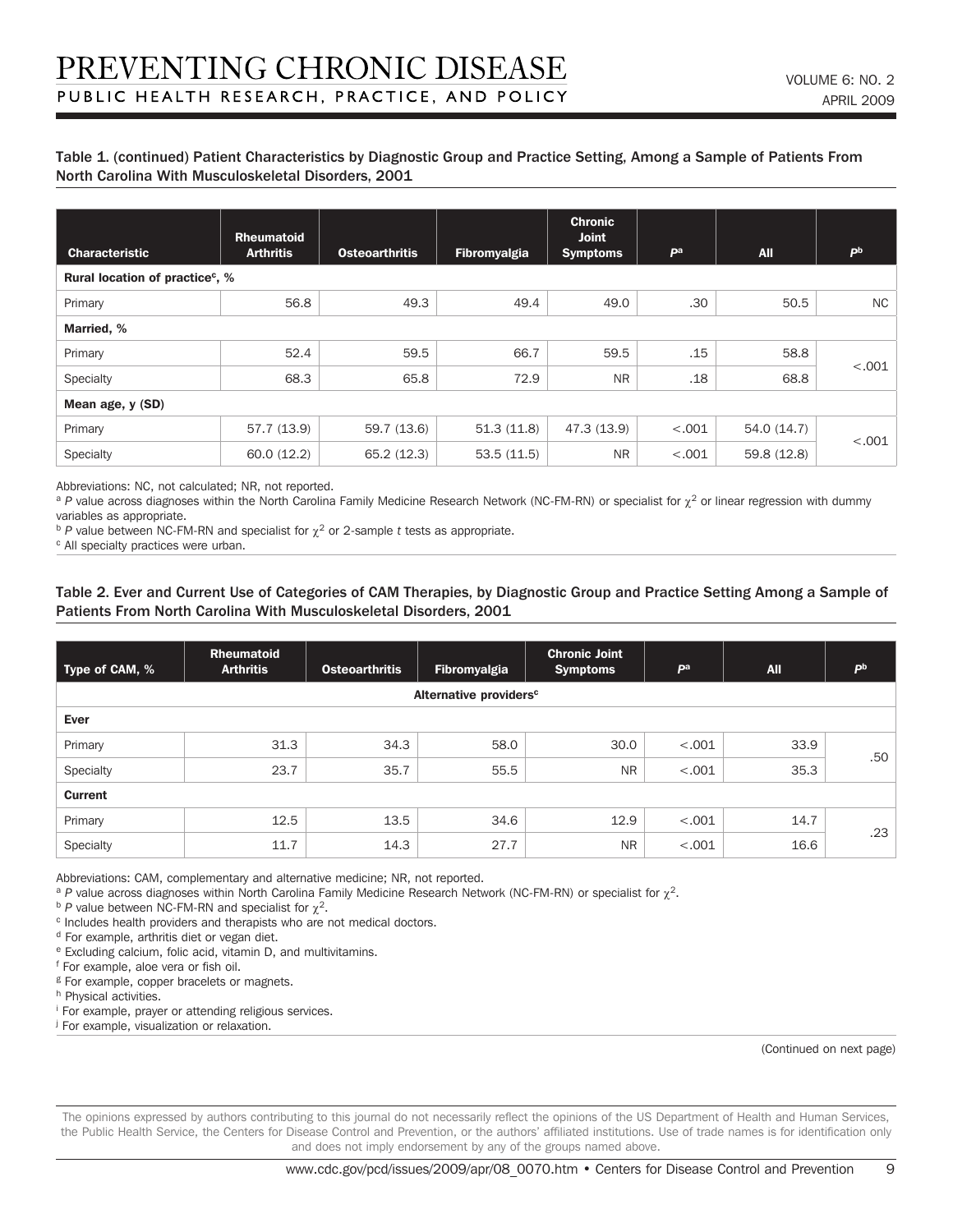#### Table 2. (continued) Ever and Current Use of Categories of CAM Therapies, by Diagnostic Group and Practice Setting Among a Sample of Patients From North Carolina With Musculoskeletal Disorders, 2001

| Type of CAM, %                     | <b>Rheumatoid</b><br><b>Arthritis</b> | <b>Osteoarthritis</b> | Fibromyalgia                     | <b>Chronic Joint</b><br><b>Symptoms</b> | pa      | <b>All</b> | P <sub>b</sub> |  |  |  |
|------------------------------------|---------------------------------------|-----------------------|----------------------------------|-----------------------------------------|---------|------------|----------------|--|--|--|
|                                    |                                       |                       | Special diets <sup>d</sup>       |                                         |         |            |                |  |  |  |
| Ever                               |                                       |                       |                                  |                                         |         |            |                |  |  |  |
| Primary                            | 13.5                                  | 12.8                  | 24.7                             | 5.7                                     | < .001  | 11.1       | .002           |  |  |  |
| Specialty                          | 14.5                                  | 12.7                  | 21.2                             | <b>NR</b>                               | .01     | 15.7       |                |  |  |  |
| <b>Current</b>                     |                                       |                       |                                  |                                         |         |            |                |  |  |  |
| Primary                            | 8.3                                   | 9.0                   | 17.3                             | 3.5                                     | < .001  | 7.4        | .01            |  |  |  |
| Specialty                          | 9.2                                   | 9.0                   | 14.2                             | ${\sf NR}$                              | .06     | 10.4       |                |  |  |  |
| Vitamins and minerals <sup>e</sup> |                                       |                       |                                  |                                         |         |            |                |  |  |  |
| Ever                               |                                       |                       |                                  |                                         |         |            |                |  |  |  |
| Primary                            | 30.7                                  | 30.5                  | 50.6                             | 16.8                                    | $-.001$ | 26.9       | < .001         |  |  |  |
| Specialty                          | 36.8                                  | 33.0                  | 46.7                             | ${\sf NR}$                              | .002    | 38.3       |                |  |  |  |
| <b>Current</b>                     |                                       |                       |                                  |                                         |         |            |                |  |  |  |
| Primary                            | 22.9                                  | 22.8                  | 37.0                             | 13.9                                    | < .001  | 20.5       | < .001         |  |  |  |
| Specialty                          | 28.8                                  | 26.0                  | 35.4                             | <b>NR</b>                               | .04     | 29.7       |                |  |  |  |
|                                    |                                       |                       | Supplementsf                     |                                         |         |            |                |  |  |  |
| Ever                               |                                       |                       |                                  |                                         |         |            |                |  |  |  |
| Primary                            | 28.7                                  | 31.0                  | 33.3                             | 16.6                                    | < .001  | 25.4       | $-.001$        |  |  |  |
| Specialty                          | 33.1                                  | 42.7                  | 50.0                             | ${\sf NR}$                              | $-.001$ | 40.2       |                |  |  |  |
| <b>Current</b>                     |                                       |                       |                                  |                                         |         |            |                |  |  |  |
| Primary                            | 18.8                                  | 22.0                  | 21.0                             | 11.4                                    | .001    | 17.4       | .03            |  |  |  |
| Specialty                          | 16.0                                  | 25.3                  | 25.6                             | <b>NR</b>                               | .001    | 21.1       |                |  |  |  |
|                                    |                                       |                       | <b>Ointments or topical rubs</b> |                                         |         |            |                |  |  |  |
| Ever                               |                                       |                       |                                  |                                         |         |            |                |  |  |  |
| Primary                            | 64.1                                  | 61.8                  | 64.2                             | 56.4                                    | .21     | 60.4       | .84            |  |  |  |
| Specialty                          | 55.8                                  | 63.3                  | 66.8                             | <b>NR</b>                               | .007    | 60.8       |                |  |  |  |

Abbreviations: CAM, complementary and alternative medicine; NR, not reported.

<sup>a</sup> *P* value across diagnoses within North Carolina Family Medicine Research Network (NC-FM-RN) or specialist for χ<sup>2</sup>.

<sup>b</sup> *P* value between NC-FM-RN and specialist for  $\chi^2$ .

c Includes health providers and therapists who are not medical doctors.

<sup>d</sup> For example, arthritis diet or vegan diet.

e Excluding calcium, folic acid, vitamin D, and multivitamins.

f For example, aloe vera or fish oil.

<sup>g</sup> For example, copper bracelets or magnets.

h Physical activities.

i For example, prayer or attending religious services.

j For example, visualization or relaxation.

(Continued on next page)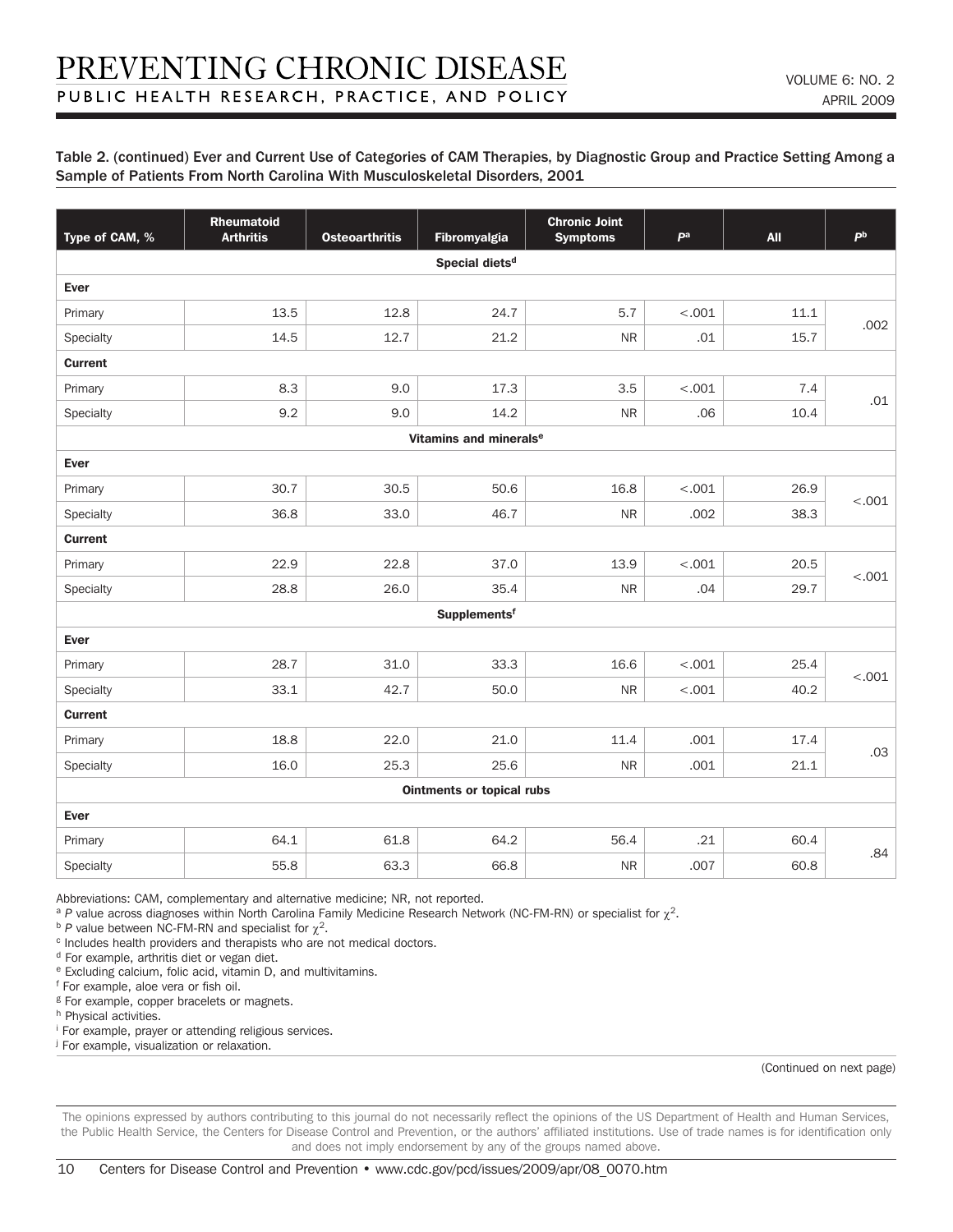#### Table 2. (continued) Ever and Current Use of Categories of CAM Therapies, by Diagnostic Group and Practice Setting Among a Sample of Patients From North Carolina With Musculoskeletal Disorders, 2001

| Type of CAM, % | <b>Rheumatoid</b><br><b>Arthritis</b> | <b>Osteoarthritis</b> | Fibromyalgia                          | <b>Chronic Joint</b><br><b>Symptoms</b> | pa      | <b>All</b> | P <sub>b</sub> |  |  |  |
|----------------|---------------------------------------|-----------------------|---------------------------------------|-----------------------------------------|---------|------------|----------------|--|--|--|
|                |                                       |                       | Ointments or topical rubs (continued) |                                         |         |            |                |  |  |  |
| <b>Current</b> |                                       |                       |                                       |                                         |         |            |                |  |  |  |
| Primary        | 37.5                                  | 38.3                  | 39.5                                  | 34.6                                    | .69     | 36.9       | $-.001$        |  |  |  |
| Specialty      | 22.7                                  | 32.3                  | 37.2                                  | <b>NR</b>                               | $-.001$ | 29.2       |                |  |  |  |
|                |                                       |                       | <b>Body treatments<sup>g</sup></b>    |                                         |         |            |                |  |  |  |
| Ever           |                                       |                       |                                       |                                         |         |            |                |  |  |  |
| Primary        | 29.2                                  | 27.3                  | 37.0                                  | 18.3                                    | $-.001$ | 25.0       |                |  |  |  |
| Specialty      | 35.4                                  | 33.3                  | 44.5                                  | <b>NR</b>                               | .01     | 37.2       | < .001         |  |  |  |
| <b>Current</b> |                                       |                       |                                       |                                         |         |            |                |  |  |  |
| Primary        | 11.5                                  | 10.8                  | 16.1                                  | 7.2                                     | .06     | 9.9        |                |  |  |  |
| Specialty      | 9.2                                   | 11.7                  | 19.0                                  | <b>NR</b>                               | < .001  | 12.4       | .07            |  |  |  |
|                | <b>Movementh</b>                      |                       |                                       |                                         |         |            |                |  |  |  |
| Ever           |                                       |                       |                                       |                                         |         |            |                |  |  |  |
| Primary        | 20.8                                  | 22.3                  | 35.8                                  | 21.5                                    | .03     | 22.8       |                |  |  |  |
| Specialty      | 24.5                                  | 32.0                  | 43.1                                  | $\sf NR$                                | $-.001$ | 31.4       | < .001         |  |  |  |
| <b>Current</b> |                                       |                       |                                       |                                         |         |            |                |  |  |  |
| Primary        | 14.1                                  | 14.5                  | 23.5                                  | 15.6                                    | .21     | 15.5       |                |  |  |  |
| Specialty      | 18.0                                  | 21.7                  | 28.5                                  | $\sf NR$                                | .003    | 21.7       | < .001         |  |  |  |
|                |                                       |                       | <b>Spiritual</b>                      |                                         |         |            |                |  |  |  |
| Ever           |                                       |                       |                                       |                                         |         |            |                |  |  |  |
| Primary        | 50.5                                  | 39.0                  | 64.2                                  | 31.4                                    | < .001  | 40.1       |                |  |  |  |
| Specialty      | 50.5                                  | 39.0                  | 58.0                                  | <b>NR</b>                               | $-.001$ | 49.2       | < .001         |  |  |  |
| <b>Current</b> |                                       |                       |                                       |                                         |         |            |                |  |  |  |
| Primary        | 42.7                                  | 36.8                  | 59.3                                  | 28.5                                    | < .001  | 36.4       |                |  |  |  |
| Specialty      | 45.4                                  | 35.0                  | 55.8                                  | <b>NR</b>                               | < .001  | 45.2       | $-.001$        |  |  |  |

Abbreviations: CAM, complementary and alternative medicine; NR, not reported.

<sup>a</sup> *P* value across diagnoses within North Carolina Family Medicine Research Network (NC-FM-RN) or specialist for χ<sup>2</sup>.

<sup>b</sup> *P* value between NC-FM-RN and specialist for  $\chi^2$ .

c Includes health providers and therapists who are not medical doctors.

<sup>d</sup> For example, arthritis diet or vegan diet.

e Excluding calcium, folic acid, vitamin D, and multivitamins.

f For example, aloe vera or fish oil.

<sup>g</sup> For example, copper bracelets or magnets.

h Physical activities.

i For example, prayer or attending religious services.

<sup>j</sup> For example, visualization or relaxation.

(Continued on next page)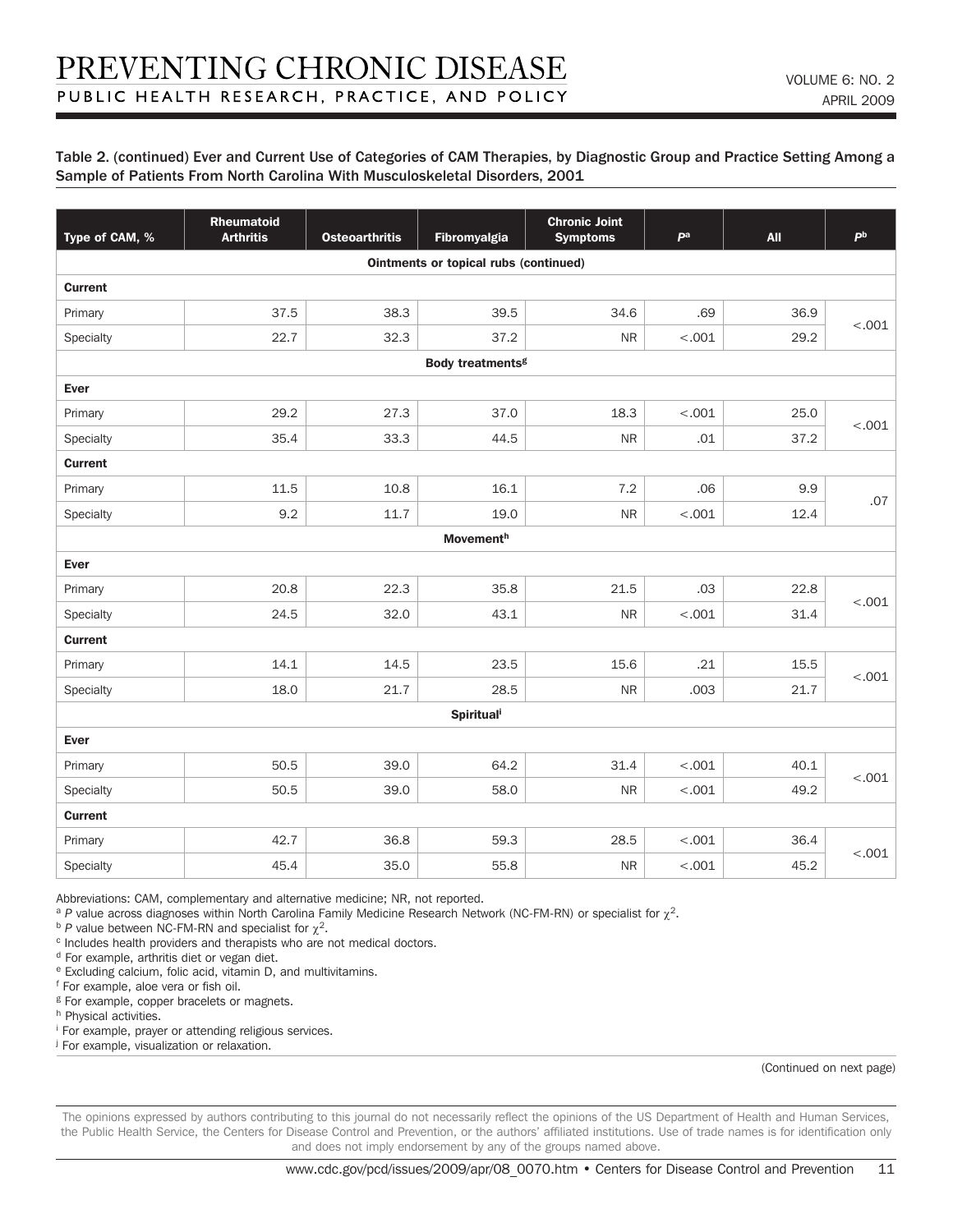#### Table 2. (continued) Ever and Current Use of Categories of CAM Therapies, by Diagnostic Group and Practice Setting Among a Sample of Patients From North Carolina With Musculoskeletal Disorders, 2001

| Type of CAM, % | <b>Rheumatoid</b><br><b>Arthritis</b> | <b>Osteoarthritis</b> | Fibromyalgia        | <b>Chronic Joint</b><br><b>Symptoms</b> | pa      | <b>All</b> | P <sub>b</sub> |
|----------------|---------------------------------------|-----------------------|---------------------|-----------------------------------------|---------|------------|----------------|
|                |                                       |                       | Mind-body therapies |                                         |         |            |                |
| Ever           |                                       |                       |                     |                                         |         |            |                |
| Primary        | 24.5                                  | 27.5                  | 56.8                | 23.5                                    | < .001  | 27.7       | $-.001$        |
| Specialty      | 31.1                                  | 30.0                  | 52.2                | <b>NR</b>                               | $-.001$ | 36.2       |                |
| <b>Current</b> |                                       |                       |                     |                                         |         |            |                |
| Primary        | 20.3                                  | 23.5                  | 56.8                | 20.8                                    | < .001  | 24.4       |                |
| Specialty      | 26.8                                  | 25.3                  | 47.5                | <b>NR</b>                               | $-.001$ | 31.7       | < .001         |

Abbreviations: CAM, complementary and alternative medicine; NR, not reported.

<sup>a</sup> *P* value across diagnoses within North Carolina Family Medicine Research Network (NC-FM-RN) or specialist for χ<sup>2</sup>.

 $<sup>b</sup>$  *P* value between NC-FM-RN and specialist for  $χ²$ .</sup>

c Includes health providers and therapists who are not medical doctors.

d For example, arthritis diet or vegan diet.

e Excluding calcium, folic acid, vitamin D, and multivitamins.

f For example, aloe vera or fish oil.

<sup>g</sup> For example, copper bracelets or magnets.

h Physical activities.

i For example, prayer or attending religious services.

j For example, visualization or relaxation.

#### Table 3. Ever Use of Specific CAM Modalities by Diagnostic Group and Practice Setting Among a Sample of Patients From North Carolina With Musculoskeletal Disorders, 2001

| Type of CAM, %             | <b>Rheumatoid</b><br><b>Arthritis</b> | <b>Osteoarthritis</b> | Fibromyalgia                 | <b>Chronic Joint</b><br><b>Symptoms</b> | P <sup>a</sup> | <b>All</b> |  |  |
|----------------------------|---------------------------------------|-----------------------|------------------------------|-----------------------------------------|----------------|------------|--|--|
|                            |                                       |                       | <b>Alternative providers</b> |                                         |                |            |  |  |
| <b>Acupuncturist</b>       |                                       |                       |                              |                                         |                |            |  |  |
| Primary                    | 4.7                                   | 3.0                   | 17.3                         | 3.2                                     | < .001         | 4.5        |  |  |
| Specialty                  | 4.3                                   | 8.3                   | 20.8                         | <b>NR</b>                               | < .001         | 9.7        |  |  |
| <b>Ayurvedic doctor</b>    |                                       |                       |                              |                                         |                |            |  |  |
| Primary                    | 0.5                                   | $\mathbf 0$           | 0                            | $\mathbf{O}$                            | .25            | 0.1        |  |  |
| Specialty                  | 0.2                                   | 0.3                   | 0.4                          | <b>NR</b>                               | >.99           | 0.3        |  |  |
| <b>Chiropractic doctor</b> |                                       |                       |                              |                                         |                |            |  |  |
| Primary                    | 22.4                                  | 20.0                  | 42.0                         | 20.8                                    | < .001         | 22.4       |  |  |
| Specialty                  | 11.7                                  | 21.0                  | 32.9                         | <b>NR</b>                               | < .001         | 19.8       |  |  |

Abbreviations: CAM, complementary and alternative medicine; NR, not reported.

<sup>a</sup> *P* value within North Carolina Family Medicine Research Network or specialist  $\chi^2$ .

b A Mexican practitioner of traditional Mayan healing techniques.

(Continued on next page)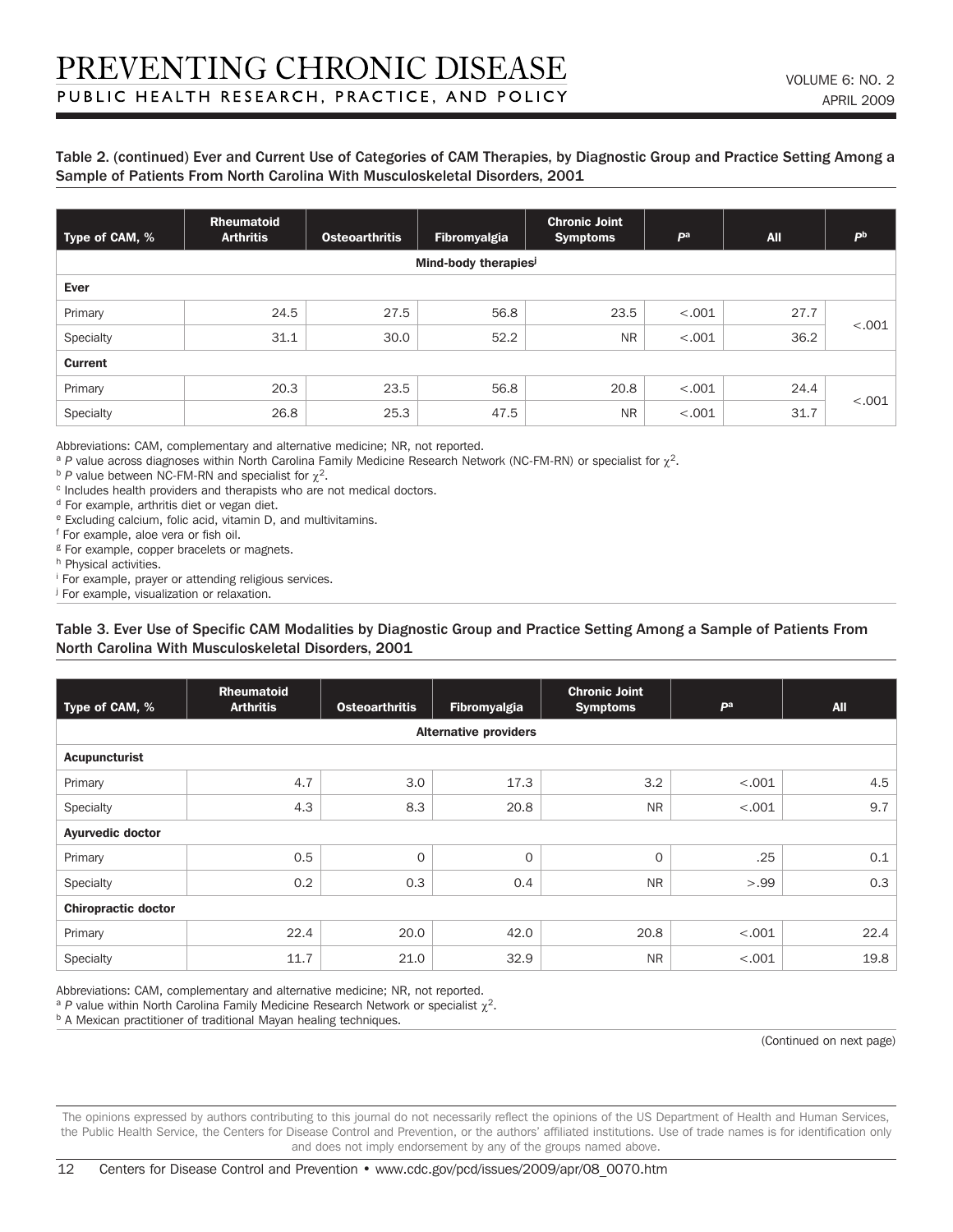| Type of CAM, %                   | Rheumatoid<br><b>Arthritis</b>     | <b>Osteoarthritis</b> | <b>Fibromyalgia</b>               | <b>Chronic Joint</b><br><b>Symptoms</b> | pa      | <b>All</b>          |  |  |  |
|----------------------------------|------------------------------------|-----------------------|-----------------------------------|-----------------------------------------|---------|---------------------|--|--|--|
|                                  |                                    |                       | Alternative providers (continued) |                                         |         |                     |  |  |  |
| Curandero/curandera <sup>b</sup> |                                    |                       |                                   |                                         |         |                     |  |  |  |
| Primary                          | 1.0                                | 0.3                   | $\mathsf{O}\xspace$               | 0.3                                     | .51     | 0.4                 |  |  |  |
| Specialty                        | $\mathsf{O}\xspace$                | $\mathbf 0$           | $\mathsf{O}\xspace$               | <b>NR</b>                               | >.99    | $\mathsf{O}\xspace$ |  |  |  |
|                                  | <b>Doctor of Oriental medicine</b> |                       |                                   |                                         |         |                     |  |  |  |
| Primary                          | 0.5                                | 1.0                   | 6.2                               | 0.7                                     | .007    | 1.2                 |  |  |  |
| Specialty                        | 0.6                                | 0.7                   | 4.4                               | <b>NR</b>                               | $-.001$ | 1.6                 |  |  |  |
| Herbalist, yerbero               |                                    |                       |                                   |                                         |         |                     |  |  |  |
| Primary                          | 1.0                                | 1.0                   | 3.7                               | 1.0                                     | .24     | 1.2                 |  |  |  |
| Specialty                        | 1.4                                | $\mathsf{O}\xspace$   | 3.7                               | <b>NR</b>                               | .001    | 1.6                 |  |  |  |
| <b>Homeopathic practitioner</b>  |                                    |                       |                                   |                                         |         |                     |  |  |  |
| Primary                          | 0.5                                | 1.0                   | 2.5                               | 1.0                                     | .56     | 1.0                 |  |  |  |
| Specialty                        | 1.0                                | 0.3                   | 3.7                               | ${\sf NR}$                              | .004    | 1.5                 |  |  |  |
| <b>Hypnotist</b>                 |                                    |                       |                                   |                                         |         |                     |  |  |  |
| Primary                          | 0.5                                | 1.0                   | 1.2                               | 0.3                                     | .33     | 0.7                 |  |  |  |
| Specialty                        | 0.2                                | 0.3                   | 1.8                               | <b>NR</b>                               | .03     | 0.7                 |  |  |  |
| <b>Iridologist</b>               |                                    |                       |                                   |                                         |         |                     |  |  |  |
| Primary                          | 1.0                                | 0.3                   | $\mathbf 0$                       | 0.7                                     | .53     | 0.6                 |  |  |  |
| Specialty                        | 0.6                                | 0.7                   | 1.1                               | <b>NR</b>                               | .82     | 0.8                 |  |  |  |
| Massage therapist, sobador       |                                    |                       |                                   |                                         |         |                     |  |  |  |
| Primary                          | 8.3                                | 8.8                   | 30.9                              | 8.2                                     | < .001  | 10.1                |  |  |  |
| Specialty                        | 7.6                                | 11.0                  | 32.9                              | <b>NR</b>                               | $-.001$ | 15.1                |  |  |  |
| <b>Myofascial therapist</b>      |                                    |                       |                                   |                                         |         |                     |  |  |  |
| Primary                          | $\mathsf{O}\xspace$                | 0.8                   | 4.9                               | 0.3                                     | .002    | 0.7                 |  |  |  |
| Specialty                        | 1.0                                | 0.7                   | 5.1                               | <b>NR</b>                               | < .001  | 2.0                 |  |  |  |
| <b>Naturopathic doctor</b>       |                                    |                       |                                   |                                         |         |                     |  |  |  |
| Primary                          | 1.6                                | 0.3                   | 1.2                               | 0.5                                     | .20     | 0.7                 |  |  |  |
| Specialty                        | 1.0                                | 0.3                   | 2.2                               | <b>NR</b>                               | .12     | 1.1                 |  |  |  |
| <b>Osteopathic doctor</b>        |                                    |                       |                                   |                                         |         |                     |  |  |  |
| Primary                          | 3.7                                | 5.0                   | 7.4                               | 1.7                                     | .03     | 3.7                 |  |  |  |
| Specialty                        | 4.1                                | 6.3                   | 5.1                               | <b>NR</b>                               | .37     | 5.0                 |  |  |  |

Abbreviations: CAM, complementary and alternative medicine; NR, not reported.

<sup>a</sup> *P* value within North Carolina Family Medicine Research Network or specialist  $\chi^2$ .

**b** A Mexican practitioner of traditional Mayan healing techniques.

(Continued on next page)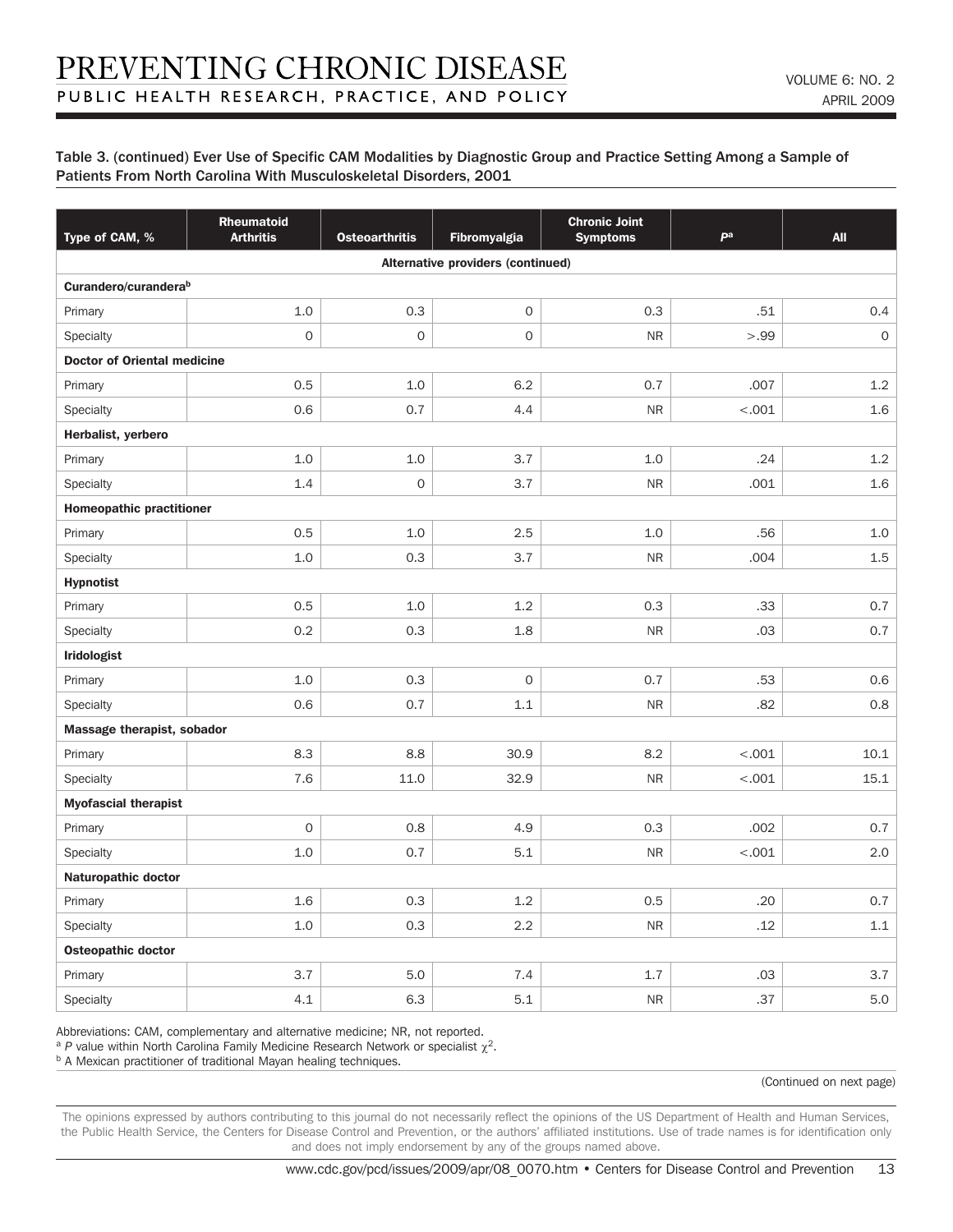| Type of CAM, %                | Rheumatoid<br><b>Arthritis</b>                          | <b>Osteoarthritis</b> | <b>Fibromyalgia</b>               | <b>Chronic Joint</b><br><b>Symptoms</b> | pa      | <b>All</b> |  |  |
|-------------------------------|---------------------------------------------------------|-----------------------|-----------------------------------|-----------------------------------------|---------|------------|--|--|
|                               |                                                         |                       | Alternative providers (continued) |                                         |         |            |  |  |
|                               | Pastor, priest, rabbi, reverend, or other church leader |                       |                                   |                                         |         |            |  |  |
| Primary                       | 5.7                                                     | 4.8                   | 9.9                               | 5.9                                     | .35     | 5.8        |  |  |
| Specialty                     | 7.2                                                     | 3.3                   | 9.9                               | <b>NR</b>                               | .007    | 6.8        |  |  |
| <b>Spiritual healer</b>       |                                                         |                       |                                   |                                         |         |            |  |  |
| Primary                       | 2.1                                                     | 1.8                   | 2.5                               | 1.7                                     | .90     | 1.9        |  |  |
| Specialty                     | 1.6                                                     | $\mathbf 0$           | 2.2                               | <b>NR</b>                               | .02     | 1.3        |  |  |
| <b>Special diets</b>          |                                                         |                       |                                   |                                         |         |            |  |  |
| <b>Arthritis diet</b>         |                                                         |                       |                                   |                                         |         |            |  |  |
| Primary                       | 7.8                                                     | 8.3                   | 9.9                               | 2.0                                     | < .001  | 5.9        |  |  |
| Specialty                     | 10.4                                                    | 8.0                   | 8.4                               | ${\sf NR}$                              | .45     | 9.2        |  |  |
| <b>Ayurvedic diet</b>         |                                                         |                       |                                   |                                         |         |            |  |  |
| Primary                       | 0.5                                                     | 0.3                   | $\mathsf O$                       | $\mathbf 0$                             | .31     | 0.2        |  |  |
| Specialty                     | 0.2                                                     | 0.3                   | $\mathbf{O}$                      | ${\sf NR}$                              | 1.0     | 0.2        |  |  |
| <b>Fasting/cleansing diet</b> |                                                         |                       |                                   |                                         |         |            |  |  |
| Primary                       | 4.7                                                     | 2.3                   | 6.2                               | 1.0                                     | .005    | 2.5        |  |  |
| Specialty                     | 1.4                                                     | 1.3                   | 6.2                               | ${\sf NR}$                              | $-.001$ | 2.6        |  |  |
| <b>Hypoglycemic diet</b>      |                                                         |                       |                                   |                                         |         |            |  |  |
| Primary                       | 6.8                                                     | 3.5                   | 6.2                               | 1.7                                     | .01     | 3.6        |  |  |
| Specialty                     | 2.0                                                     | 4.0                   | 5.1                               | ${\sf NR}$                              | .06     | 3.4        |  |  |
| Vegan diet                    |                                                         |                       |                                   |                                         |         |            |  |  |
| Primary                       | 1.0                                                     | 0.5                   | $\mathbf{O}$                      | 0.5                                     | .84     | 0.6        |  |  |
| Specialty                     | 0.6                                                     | 0.3                   | 1.5                               | ${\sf NR}$                              | .31     | 0.8        |  |  |
| Vegetarian diet               |                                                         |                       |                                   |                                         |         |            |  |  |
| Primary                       | $\mathsf{O}\xspace$                                     | 1.3                   | 3.7                               | 1.5                                     | .08     | 1.3        |  |  |
| Specialty                     | 2.3                                                     | 1.7                   | 4.0                               | <b>NR</b>                               | .17     | 2.5        |  |  |
|                               |                                                         |                       | <b>Vitamins and minerals</b>      |                                         |         |            |  |  |
| <b>Beta carotene</b>          |                                                         |                       |                                   |                                         |         |            |  |  |
| Primary                       | 7.8                                                     | 5.8                   | 11.1                              | 5.0                                     | .14     | 6.2        |  |  |
| Specialty                     | 5.1                                                     | 5.3                   | 6.9                               | <b>NR</b>                               | .56     | 5.6        |  |  |

Abbreviations: CAM, complementary and alternative medicine; NR, not reported.

<sup>a</sup> *P* value within North Carolina Family Medicine Research Network or specialist  $\chi^2$ .

**b A Mexican practitioner of traditional Mayan healing techniques.** 

(Continued on next page)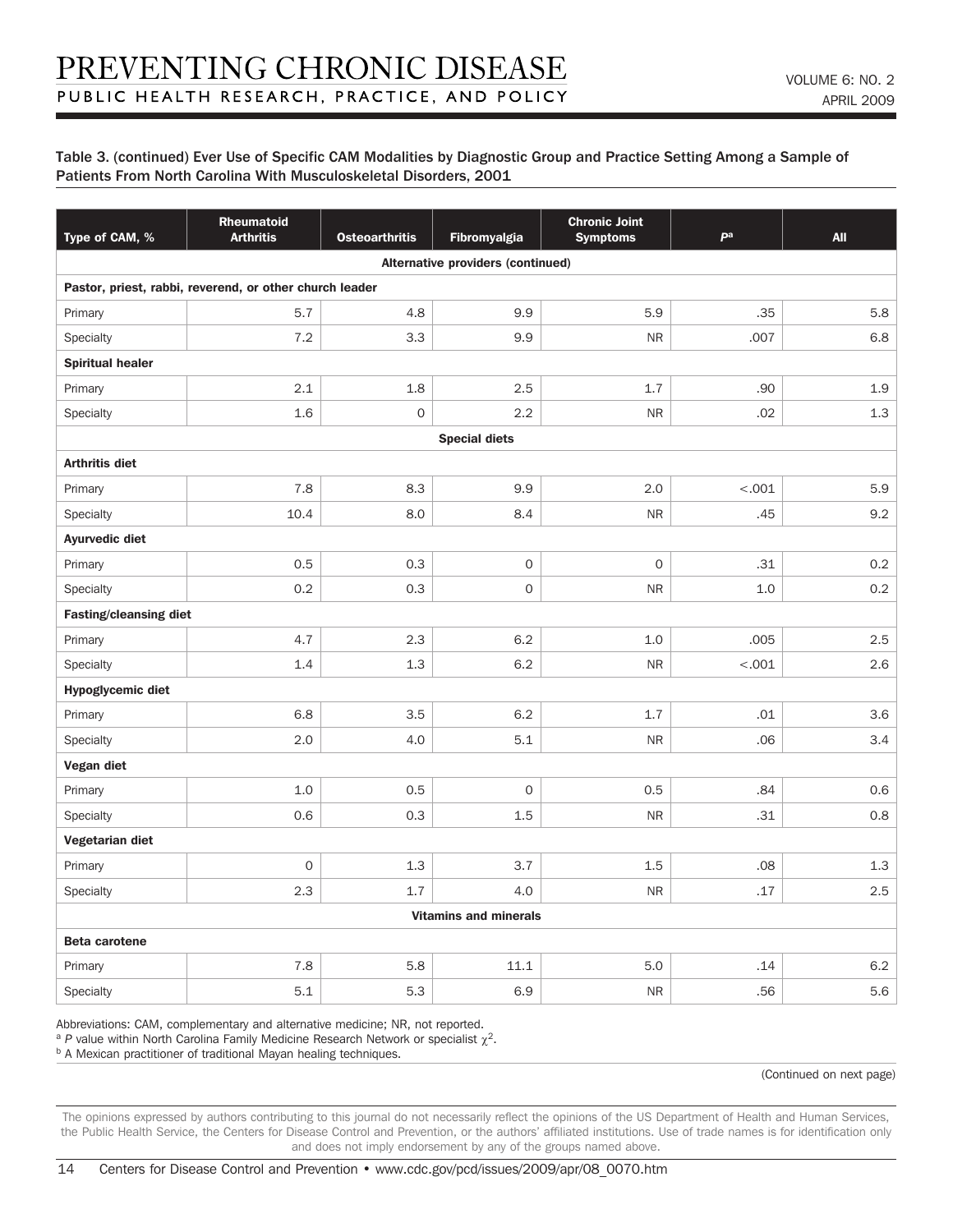| Type of CAM, %                | Rheumatoid<br><b>Arthritis</b> | <b>Osteoarthritis</b> | <b>Fibromyalgia</b>                      | <b>Chronic Joint</b><br><b>Symptoms</b> | pa      | <b>All</b> |  |  |  |
|-------------------------------|--------------------------------|-----------------------|------------------------------------------|-----------------------------------------|---------|------------|--|--|--|
|                               |                                |                       | <b>Vitamins and minerals (continued)</b> |                                         |         |            |  |  |  |
| Copper                        |                                |                       |                                          |                                         |         |            |  |  |  |
| Primary                       | 3.1                            | 1.5                   | 6.2                                      | 1.5                                     | .03     | 2.1        |  |  |  |
| Specialty                     | 3.7                            | 2.3                   | 4.0                                      | <b>NR</b>                               | .48     | 3.4        |  |  |  |
| <b>Calcium</b>                |                                |                       |                                          |                                         |         |            |  |  |  |
| Primary                       | 23.4                           | 26.5                  | 43.2                                     | 12.6                                    | < .001  | 22.0       |  |  |  |
| Specialty                     | 42.9                           | 29.0                  | 33.9                                     | ${\sf NR}$                              | $-.001$ | 36.7       |  |  |  |
| <b>Folic acid</b>             |                                |                       |                                          |                                         |         |            |  |  |  |
| Primary                       | 7.8                            | 6.8                   | 13.6                                     | 6.7                                     | .17     | 7.4        |  |  |  |
| Specialty                     | 37.4                           | 8.0                   | 12.0                                     | <b>NR</b>                               | $-.001$ | 22.6       |  |  |  |
| <b>Magnesium</b>              |                                |                       |                                          |                                         |         |            |  |  |  |
| Primary                       | 7.3                            | 7.8                   | 23.5                                     | 5.9                                     | < .001  | 8.2        |  |  |  |
| Specialty                     | 6.3                            | 8.7                   | 20.8                                     | <b>NR</b>                               | < .001  | 10.7       |  |  |  |
| Niacin (vitamin B3)           |                                |                       |                                          |                                         |         |            |  |  |  |
| Primary                       | 3.7                            | 4.0                   | 7.4                                      | 4.5                                     | .54     | 4.4        |  |  |  |
| Specialty                     | 4.3                            | 4.7                   | 7.7                                      | <b>NR</b>                               | .12     | 5.3        |  |  |  |
| Pantothenic acid (vitamin B5) |                                |                       |                                          |                                         |         |            |  |  |  |
| Primary                       | 2.6                            | 2.8                   | 7.4                                      | 2.5                                     | .11     | 3.0        |  |  |  |
| Specialty                     | 3.1                            | 3.7                   | 5.8                                      | <b>NR</b>                               | .16     | 4.0        |  |  |  |
| <b>Selenium</b>               |                                |                       |                                          |                                         |         |            |  |  |  |
| Primary                       | 2.1                            | 2.0                   | 8.6                                      | 2.7                                     | .03     | 2.8        |  |  |  |
| Specialty                     | 3.3                            | 4.0                   | 6.6                                      | <b>NR</b>                               | .09     | 4.3        |  |  |  |
| <b>Vitamin B12</b>            |                                |                       |                                          |                                         |         |            |  |  |  |
| Primary                       | 12.0                           | 12.5                  | 17.3                                     | 7.7                                     | .03     | 11.0       |  |  |  |
| Specialty                     | 10.8                           | 11.3                  | 21.5                                     | <b>NR</b>                               | < .001  | 13.7       |  |  |  |
| <b>Vitamin C</b>              |                                |                       |                                          |                                         |         |            |  |  |  |
| Primary                       | 17.2                           | 15.5                  | 22.2                                     | 9.4                                     | .003    | 14.0       |  |  |  |
| Specialty                     | 20.7                           | 17.7                  | 23.7                                     | <b>NR</b>                               | .20     | 20.6       |  |  |  |
| <b>Vitamin D</b>              |                                |                       |                                          |                                         |         |            |  |  |  |
| Primary                       | 11.5                           | 12.8                  | 17.3                                     | 6.7                                     | .006    | 10.6       |  |  |  |
| Specialty                     | 17.4                           | 14.3                  | 16.4                                     | <b>NR</b>                               | .53     | 16.3       |  |  |  |

Abbreviations: CAM, complementary and alternative medicine; NR, not reported.

<sup>a</sup> *P* value within North Carolina Family Medicine Research Network or specialist  $\gamma^2$ .

**b A Mexican practitioner of traditional Mayan healing techniques.** 

(Continued on next page)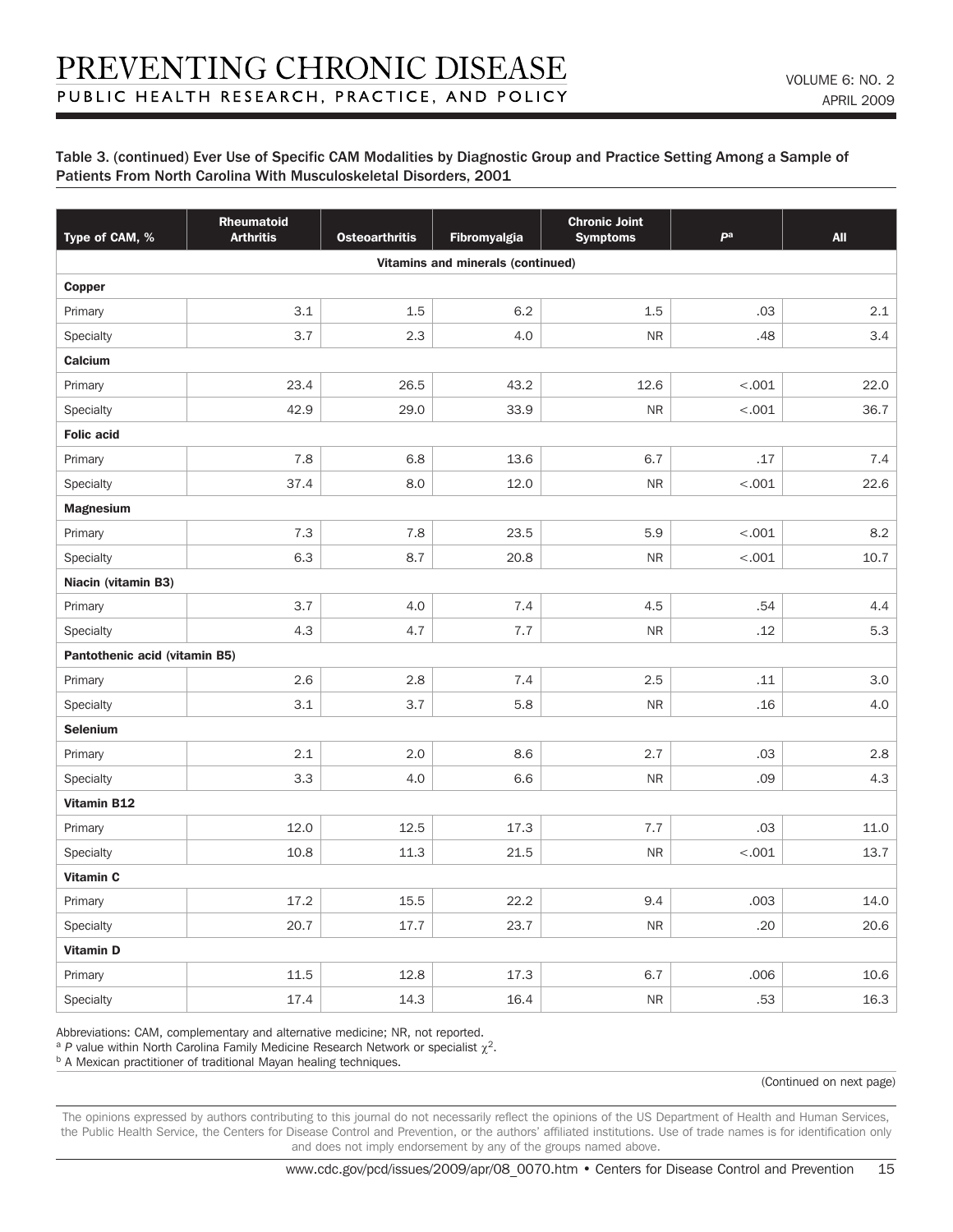| Type of CAM, %          | <b>Rheumatoid</b><br><b>Arthritis</b>                  | <b>Osteoarthritis</b> | Fibromyalgia                             | <b>Chronic Joint</b><br><b>Symptoms</b> | pa      | <b>All</b> |  |  |
|-------------------------|--------------------------------------------------------|-----------------------|------------------------------------------|-----------------------------------------|---------|------------|--|--|
|                         |                                                        |                       | <b>Vitamins and minerals (continued)</b> |                                         |         |            |  |  |
| <b>Vitamin E</b>        |                                                        |                       |                                          |                                         |         |            |  |  |
| Primary                 | 22.9                                                   | 19.0                  | 30.9                                     | 11.6                                    | $-.001$ | 17.8       |  |  |
| Specialty               | 21.9                                                   | 22.3                  | 27                                       | ${\sf NR}$                              | .25     | 23.3       |  |  |
| <b>Zinc</b>             |                                                        |                       |                                          |                                         |         |            |  |  |
| Primary                 | 6.3                                                    | 6.8                   | 9.9                                      | 5.0                                     | .37     | $6.2\,$    |  |  |
| Specialty               | 6.5                                                    | 7.3                   | 12.4                                     | <b>NR</b>                               | .02     | 8.3        |  |  |
|                         |                                                        |                       | <b>Supplements</b>                       |                                         |         |            |  |  |
| Aloe vera               |                                                        |                       |                                          |                                         |         |            |  |  |
| Primary                 | 6.8                                                    | 2.3                   | 6.2                                      | 1.7                                     | .002    | 3.2        |  |  |
| Specialty               | 4.9                                                    | 4.0                   | 7.3                                      | <b>NR</b>                               | .19     | 5.3        |  |  |
|                         | Borage oil, black currant oil, or evening primrose oil |                       |                                          |                                         |         |            |  |  |
| Primary                 | 2.1                                                    | 1.8                   | 3.7                                      | 1.0                                     | .26     | 1.7        |  |  |
| Specialty               | 2.7                                                    | 2.0                   | 4.0                                      | <b>NR</b>                               | .33     | 2.8        |  |  |
| <b>Boron</b>            |                                                        |                       |                                          |                                         |         |            |  |  |
| Primary                 | 0.5                                                    | 0.5                   | 3.7                                      | $\mathsf O$                             | .003    | 0.6        |  |  |
| Specialty               | 0.2                                                    | 0.7                   | 1.5                                      | <b>NR</b>                               | .08     | 0.7        |  |  |
| Baswellia, guggel       |                                                        |                       |                                          |                                         |         |            |  |  |
| Primary                 | 1.0                                                    | 1.0                   | $\overline{O}$                           | 0.3                                     | .50     | 0.7        |  |  |
| Specialty               | 0.6                                                    | 0.7                   | 0.4                                      | <b>NR</b>                               | >.99    | 0.6        |  |  |
| <b>Bovine cartilage</b> |                                                        |                       |                                          |                                         |         |            |  |  |
| Primary                 | $\mathsf O$                                            | 0.8                   | $\mathsf O$                              | 0.7                                     | 8.      | 0.6        |  |  |
| Specialty               | 1.0                                                    | 1.0                   | 0.7                                      | ${\sf NR}$                              | >.99    | 0.9        |  |  |
| <b>Bromelain</b>        |                                                        |                       |                                          |                                         |         |            |  |  |
| Primary                 | 0.5                                                    | 2.0                   | 2.5                                      | 0.3                                     | .03     | 1.1        |  |  |
| Specialty               | 1.0                                                    | 1.0                   | 1.5                                      | <b>NR</b>                               | .87     | $1.1\,$    |  |  |
| Cat's claw              |                                                        |                       |                                          |                                         |         |            |  |  |
| Primary                 | 1.0                                                    | 1.0                   | 2.5                                      | 0.7                                     | .51     | 1.0        |  |  |
| Specialty               | 0.8                                                    | 1.0                   | 1.8                                      | <b>NR</b>                               | .50     | $1.1\,$    |  |  |

Abbreviations: CAM, complementary and alternative medicine; NR, not reported.

<sup>a</sup> *P* value within North Carolina Family Medicine Research Network or specialist  $\chi^2$ .

**b A Mexican practitioner of traditional Mayan healing techniques.** 

(Continued on next page)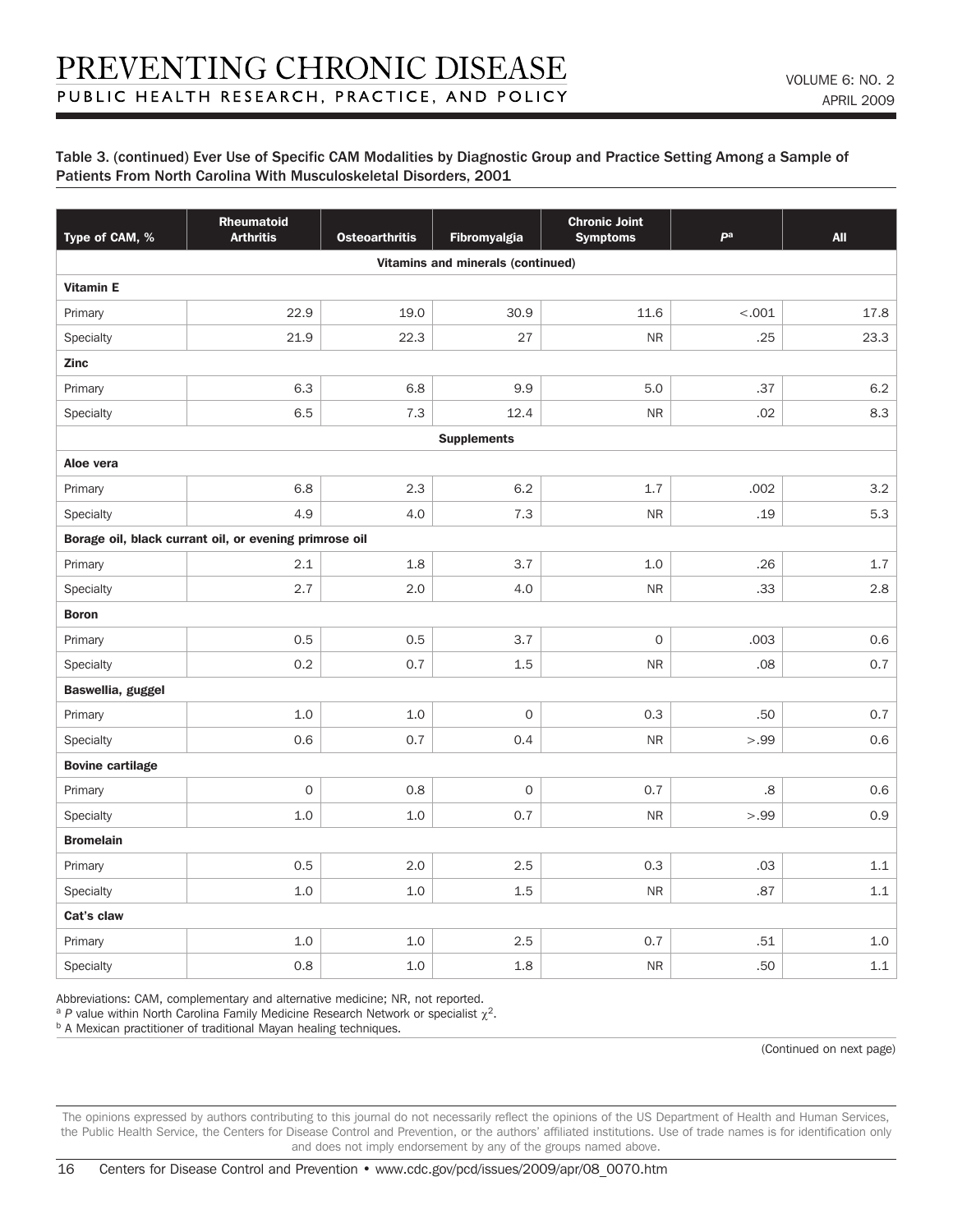| Type of CAM, %       | Rheumatoid<br><b>Arthritis</b> | <b>Osteoarthritis</b> | Fibromyalgia                   | <b>Chronic Joint</b><br><b>Symptoms</b> | pa      | <b>All</b> |  |  |  |
|----------------------|--------------------------------|-----------------------|--------------------------------|-----------------------------------------|---------|------------|--|--|--|
|                      |                                |                       | <b>Supplements (continued)</b> |                                         |         |            |  |  |  |
| <b>Cayenne</b>       |                                |                       |                                |                                         |         |            |  |  |  |
| Primary              | 2.1                            | 1.3                   | 4.9                            | 1.5                                     | .15     | 1.8        |  |  |  |
| Specialty            | 2.5                            | 3.3                   | 5.5                            | <b>NR</b>                               | .09     | 3.5        |  |  |  |
| <b>Chondroitin</b>   |                                |                       |                                |                                         |         |            |  |  |  |
| Primary              | 7.3                            | 14.8                  | 18.5                           | 4.7                                     | $-.001$ | 9.9        |  |  |  |
| Specialty            | 10.0                           | 23.0                  | 17.2                           | ${\sf NR}$                              | $-.001$ | 15.5       |  |  |  |
| <b>Cod liver oil</b> |                                |                       |                                |                                         |         |            |  |  |  |
| Primary              | 3.7                            | 3.3                   | 1.2                            | 2.5                                     | .71     | 2.9        |  |  |  |
| Specialty            | 5.1                            | 4.3                   | 4.7                            | <b>NR</b>                               | .88     | 4.8        |  |  |  |
| <b>Copper</b>        |                                |                       |                                |                                         |         |            |  |  |  |
| Primary              | 2.1                            | 0.8                   | 2.5                            | 0.5                                     | .11     | 1.0        |  |  |  |
| Specialty            | 1.4                            | 2.0                   | 2.2                            | <b>NR</b>                               | .71     | 1.8        |  |  |  |
| Devil's claw         |                                |                       |                                |                                         |         |            |  |  |  |
| Primary              | $\mathsf{O}$                   | 0.5                   | 1.2                            | $\mathsf O$                             | .12     | 0.3        |  |  |  |
| Specialty            | 1.0                            | 0.7                   | 0.4                            | <b>NR</b>                               | .67     | 0.8        |  |  |  |
| <b>Eucalyptus</b>    |                                |                       |                                |                                         |         |            |  |  |  |
| Primary              | 2.1                            | 0.5                   | 2.5                            | 1.0                                     | .14     | 1.1        |  |  |  |
| Specialty            | 1.2                            | 0.7                   | 0.7                            | <b>NR</b>                               | .78     | 0.9        |  |  |  |
| Fish oil             |                                |                       |                                |                                         |         |            |  |  |  |
| Primary              | 7.8                            | 4.5                   | 3.7                            | 2.2                                     | .02     | 4.2        |  |  |  |
| Specialty            | 9.8                            | 4.7                   | 8.8                            | <b>NR</b>                               | .03     | 8.1        |  |  |  |
| <b>Flaxseed oil</b>  |                                |                       |                                |                                         |         |            |  |  |  |
| Primary              | 3.1                            | 2.5                   | 2.5                            | 2.5                                     | .96     | 2.6        |  |  |  |
| Specialty            | 4.5                            | 3.7                   | 6.2                            | <b>NR</b>                               | .34     | 4.7        |  |  |  |
| Garlic               |                                |                       |                                |                                         |         |            |  |  |  |
| Primary              | 9.4                            | 7.8                   | 9.9                            | 5.0                                     | .14     | $7.2\,$    |  |  |  |
| Specialty            | 6.3                            | 9.3                   | 11.3                           | ${\sf NR}$                              | .05     | 8.5        |  |  |  |
| Ginger               |                                |                       |                                |                                         |         |            |  |  |  |
| Primary              | 3.7                            | 3.0                   | 2.5                            | 1.5                                     | .30     | 2.5        |  |  |  |
| Specialty            | 4.3                            | 4.3                   | 5.5                            | <b>NR</b>                               | .73     | 4.6        |  |  |  |

Abbreviations: CAM, complementary and alternative medicine; NR, not reported.

<sup>a</sup> *P* value within North Carolina Family Medicine Research Network or specialist  $\gamma^2$ .

**b A Mexican practitioner of traditional Mayan healing techniques.** 

(Continued on next page)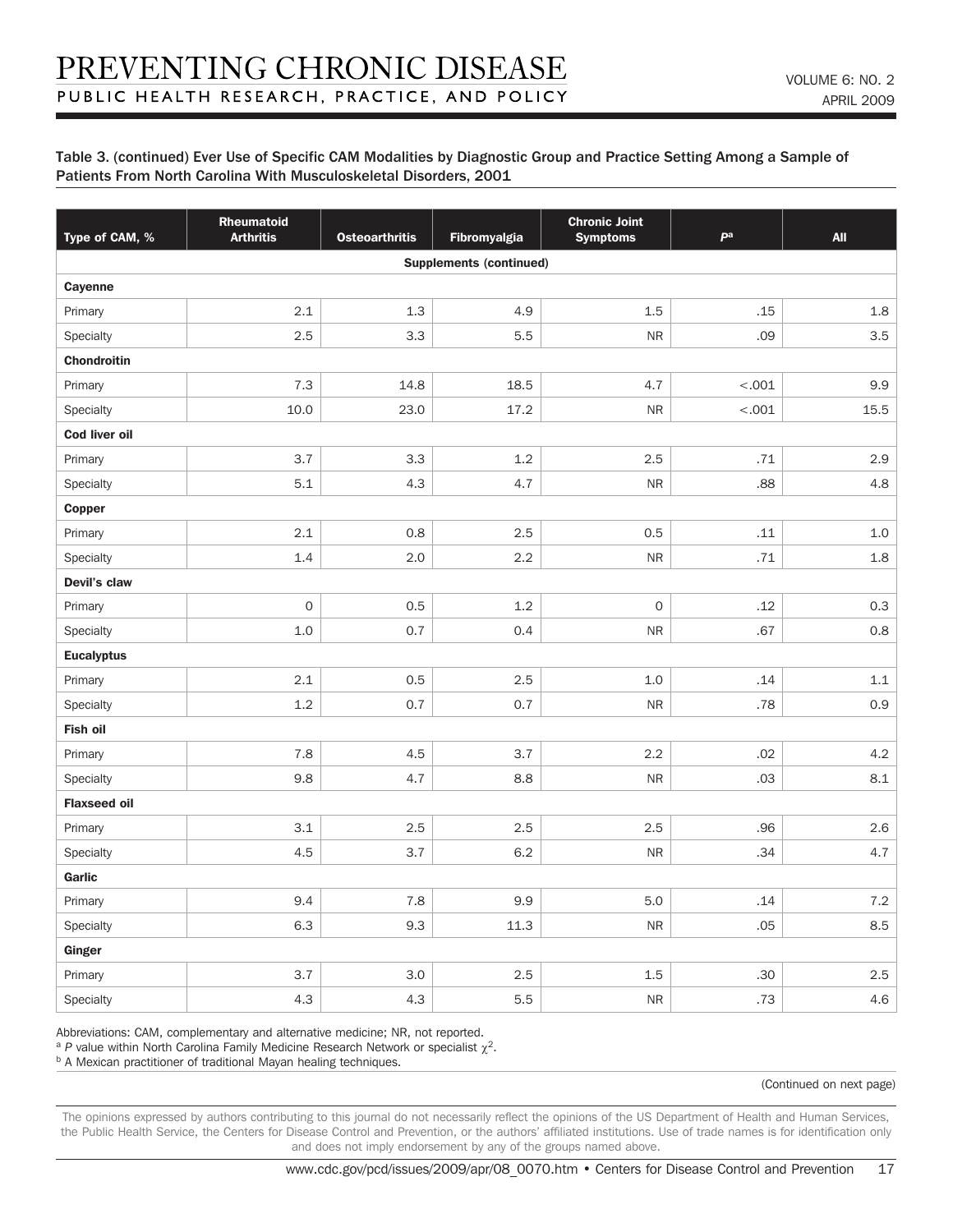| Type of CAM, %                         | <b>Rheumatoid</b><br><b>Arthritis</b> | <b>Osteoarthritis</b> | <b>Fibromyalgia</b> | <b>Chronic Joint</b><br><b>Symptoms</b> | pa      | <b>All</b>  |  |  |  |
|----------------------------------------|---------------------------------------|-----------------------|---------------------|-----------------------------------------|---------|-------------|--|--|--|
| <b>Supplements (continued)</b>         |                                       |                       |                     |                                         |         |             |  |  |  |
| Glucosamine                            |                                       |                       |                     |                                         |         |             |  |  |  |
| Primary                                | 15.1                                  | 23.3                  | 23.5                | 7.9                                     | $-.001$ | 16.1        |  |  |  |
| Specialty                              | 18.0                                  | 31.0                  | 25.2                | <b>NR</b>                               | $-.001$ | 23.5        |  |  |  |
| Kava kava                              |                                       |                       |                     |                                         |         |             |  |  |  |
| Primary                                | 1.0                                   | 1.3                   | 2.5                 | 1.0                                     | .65     | 1.2         |  |  |  |
| Specialty                              | 1.0                                   | 0.7                   | 5.8                 | <b>NR</b>                               | < .001  | 2.2         |  |  |  |
| Lei-gong-teng, Chinese thundergod vine |                                       |                       |                     |                                         |         |             |  |  |  |
| Primary                                | $\mathsf{O}\xspace$                   | $\mathsf{O}\xspace$   | $\mathbf{O}$        | $\mathbf{O}$                            | >.99    | $\mathsf O$ |  |  |  |
| Specialty                              | 0.4                                   | $\mathsf{O}\xspace$   | 0.4                 | <b>NR</b>                               | .62     | 0.3         |  |  |  |
| <b>Melatonin</b>                       |                                       |                       |                     |                                         |         |             |  |  |  |
| Primary                                | 1.0                                   | 1.3                   | 8.6                 | 1.2                                     | .002    | 1.8         |  |  |  |
| Specialty                              | 1.6                                   | 2.0                   | 10.6                | <b>NR</b>                               | < .001  | 4.1         |  |  |  |
| Methylsulfonylmethane (MSM)            |                                       |                       |                     |                                         |         |             |  |  |  |
| Primary                                | 3.7                                   | 5.0                   | 6.2                 | 2.7                                     | .28     | 4.0         |  |  |  |
| Specialty                              | 5.9                                   | 6.0                   | 8.8                 | <b>NR</b>                               | .28     | 6.7         |  |  |  |
| Noni juice                             |                                       |                       |                     |                                         |         |             |  |  |  |
| Primary                                | 1.0                                   | 0.3                   | 1.2                 | 0.5                                     | .33     | 0.6         |  |  |  |
| Specialty                              | 1.2                                   | 1.0                   | $1.1\,$             | <b>NR</b>                               | >.99    | 1.1         |  |  |  |
| S-adenosyl-L-methionine (SAM-e)        |                                       |                       |                     |                                         |         |             |  |  |  |
| Primary                                | $\mathsf{O}\xspace$                   | 1.0                   | 3.7                 | 0.5                                     | .04     | 0.8         |  |  |  |
| Specialty                              | 0.4                                   | 2.3                   | 4.0                 | <b>NR</b>                               | .001    | 1.9         |  |  |  |
| <b>Shark cartilage</b>                 |                                       |                       |                     |                                         |         |             |  |  |  |
| Primary                                | 2.1                                   | 2.5                   | 9.9                 | 1.7                                     | .005    | 2.7         |  |  |  |
| Specialty                              | 5.3                                   | 1.7                   | 4.7                 | <b>NR</b>                               | .04     | 4.1         |  |  |  |
| St. John's wort                        |                                       |                       |                     |                                         |         |             |  |  |  |
| Primary                                | 3.1                                   | 4.0                   | 7.4                 | 3.0                                     | .26     | 3.7         |  |  |  |
| Specialty                              | 2.0                                   | 2.7                   | 9.5                 | <b>NR</b>                               | $-.001$ | 4.1         |  |  |  |
| <b>Stinging nettle</b>                 |                                       |                       |                     |                                         |         |             |  |  |  |
| Primary                                | $\mathsf{O}\xspace$                   | 0.3                   | $\mathsf{O}\xspace$ | $\mathbf{O}$                            | .63     | 0.1         |  |  |  |
| Specialty                              | 0.4                                   | $\mathsf{O}\xspace$   | $\mathsf{O}\xspace$ | <b>NR</b>                               | .50     | 0.2         |  |  |  |

Abbreviations: CAM, complementary and alternative medicine; NR, not reported.

<sup>a</sup> *P* value within North Carolina Family Medicine Research Network or specialist  $\gamma^2$ .

**b A Mexican practitioner of traditional Mayan healing techniques.** 

(Continued on next page)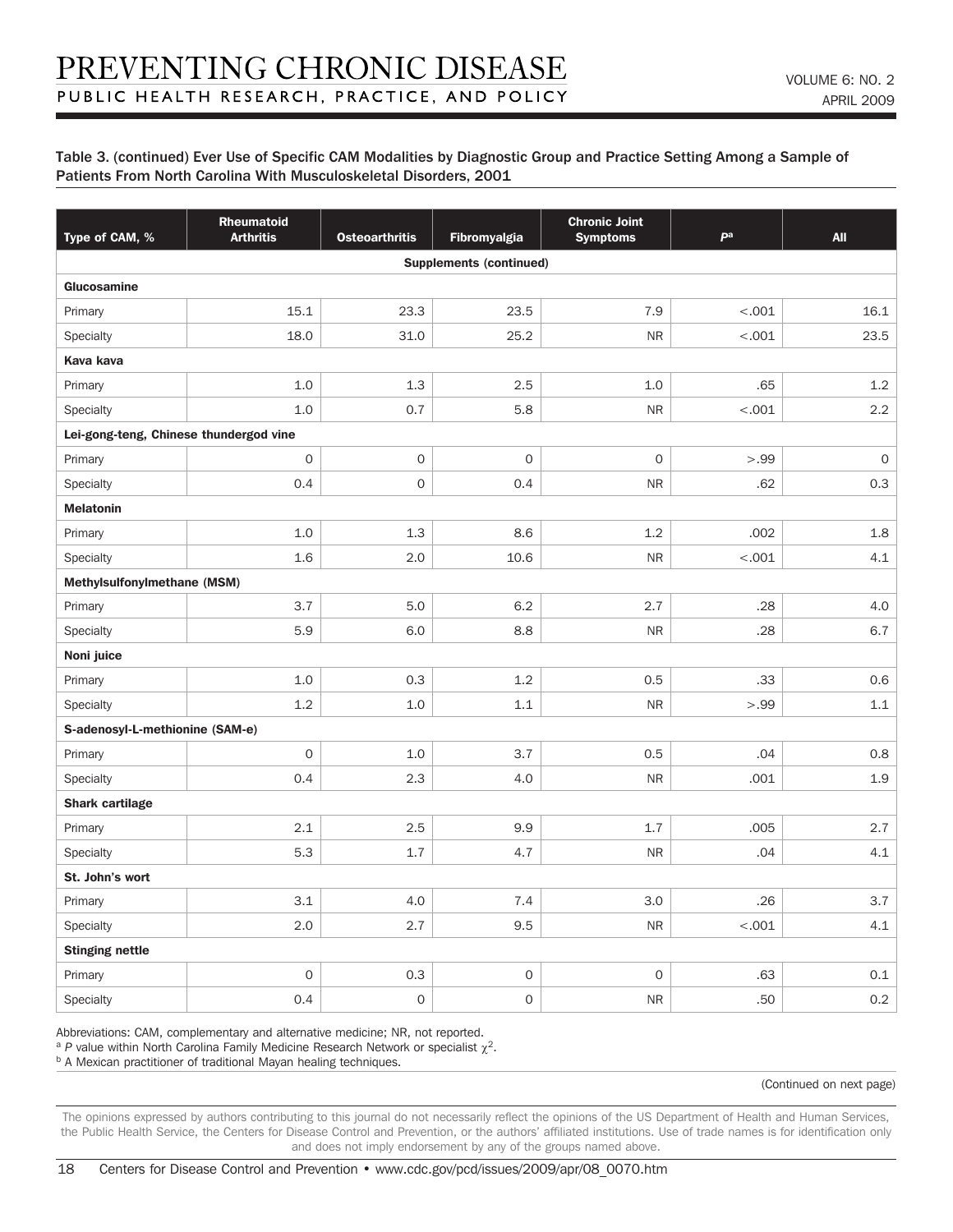| Type of CAM, %         | Rheumatoid<br><b>Arthritis</b>                | <b>Osteoarthritis</b> | Fibromyalgia                     | <b>Chronic Joint</b><br><b>Symptoms</b> | pa     | <b>All</b>          |  |  |
|------------------------|-----------------------------------------------|-----------------------|----------------------------------|-----------------------------------------|--------|---------------------|--|--|
|                        |                                               |                       | <b>Supplements (continued)</b>   |                                         |        |                     |  |  |
| <b>Turmeric</b>        |                                               |                       |                                  |                                         |        |                     |  |  |
| Primary                | 0.5                                           | 1.5                   | 1.2                              | 0.7                                     | .57    | 1.0                 |  |  |
| Specialty              | 0.6                                           | 0.3                   | 0.7                              | <b>NR</b>                               | .88    | 0.6                 |  |  |
| Valerian root          |                                               |                       |                                  |                                         |        |                     |  |  |
| Primary                | 2.1                                           | 1.3                   | 6.2                              | 1.2                                     | .04    | 1.8                 |  |  |
| Specialty              | 0.6                                           | 1.0                   | 8.8                              | <b>NR</b>                               | < .001 | 2.8                 |  |  |
| Wild yam               |                                               |                       |                                  |                                         |        |                     |  |  |
| Primary                | 1.0                                           | 0.8                   | 1.2                              | 1.2                                     | .83    | 1.0                 |  |  |
| Specialty              | 0.4                                           | 0.7                   | 0.7                              | <b>NR</b>                               | .77    | 0.6                 |  |  |
|                        |                                               |                       | <b>Ointments or topical rubs</b> |                                         |        |                     |  |  |
| Arnica cream/gel       |                                               |                       |                                  |                                         |        |                     |  |  |
| Primary                | 5.2                                           | 3.8                   | 4.9                              | 4.5                                     | .81    | 4.4                 |  |  |
| Specialty              | 1.4                                           | 2.3                   | 3.7                              | <b>NR</b>                               | .14    | 2.3                 |  |  |
|                        | Bengay, Icy Hot, or similar ointments or rubs |                       |                                  |                                         |        |                     |  |  |
| Primary                | 49.5                                          | 50.0                  | 55.6                             | 50.0                                    | .81    | 50.3                |  |  |
| Specialty              | 47.4                                          | 51.7                  | 55.1                             | <b>NR</b>                               | .12    | 50.6                |  |  |
| <b>Calendula</b>       |                                               |                       |                                  |                                         |        |                     |  |  |
| Primary                | 0.5                                           | 0.5                   | 1.2                              | 1.0                                     | .74    | 0.7                 |  |  |
| Specialty              | 0.4                                           | 1.0                   | 0.4                              | <b>NR</b>                               | .57    | 0.6                 |  |  |
| <b>Chamomile</b>       |                                               |                       |                                  |                                         |        |                     |  |  |
| Primary                | 2.1                                           | $1.0$                 | 6.2                              | 2.5                                     | .04    | 2.1                 |  |  |
| Specialty              | 0.8                                           | 3.0                   | 3.3                              | <b>NR</b>                               | .02    | 2.1                 |  |  |
| Clay                   |                                               |                       |                                  |                                         |        |                     |  |  |
| Primary                | $\mathsf{O}\xspace$                           | 0.3                   | $\mathsf O$                      | 0.5                                     | >.99   | 0.3                 |  |  |
| Specialty              | $\mathsf{O}\xspace$                           | $\mathsf{O}\xspace$   | $\mathsf O$                      | <b>NR</b>                               | >.99   | $\mathsf{O}\xspace$ |  |  |
| <b>Coriander cream</b> |                                               |                       |                                  |                                         |        |                     |  |  |
| Primary                | 1.0                                           | 0.5                   | $\mathsf O$                      | 1.0                                     | .81    | 0.7                 |  |  |
| Specialty              | 0.4                                           | 0.7                   | 0.4                              | <b>NR</b>                               | .86    | 0.5                 |  |  |

Abbreviations: CAM, complementary and alternative medicine; NR, not reported.

<sup>a</sup> *P* value within North Carolina Family Medicine Research Network or specialist  $\chi^2$ .

**b A Mexican practitioner of traditional Mayan healing techniques.** 

(Continued on next page)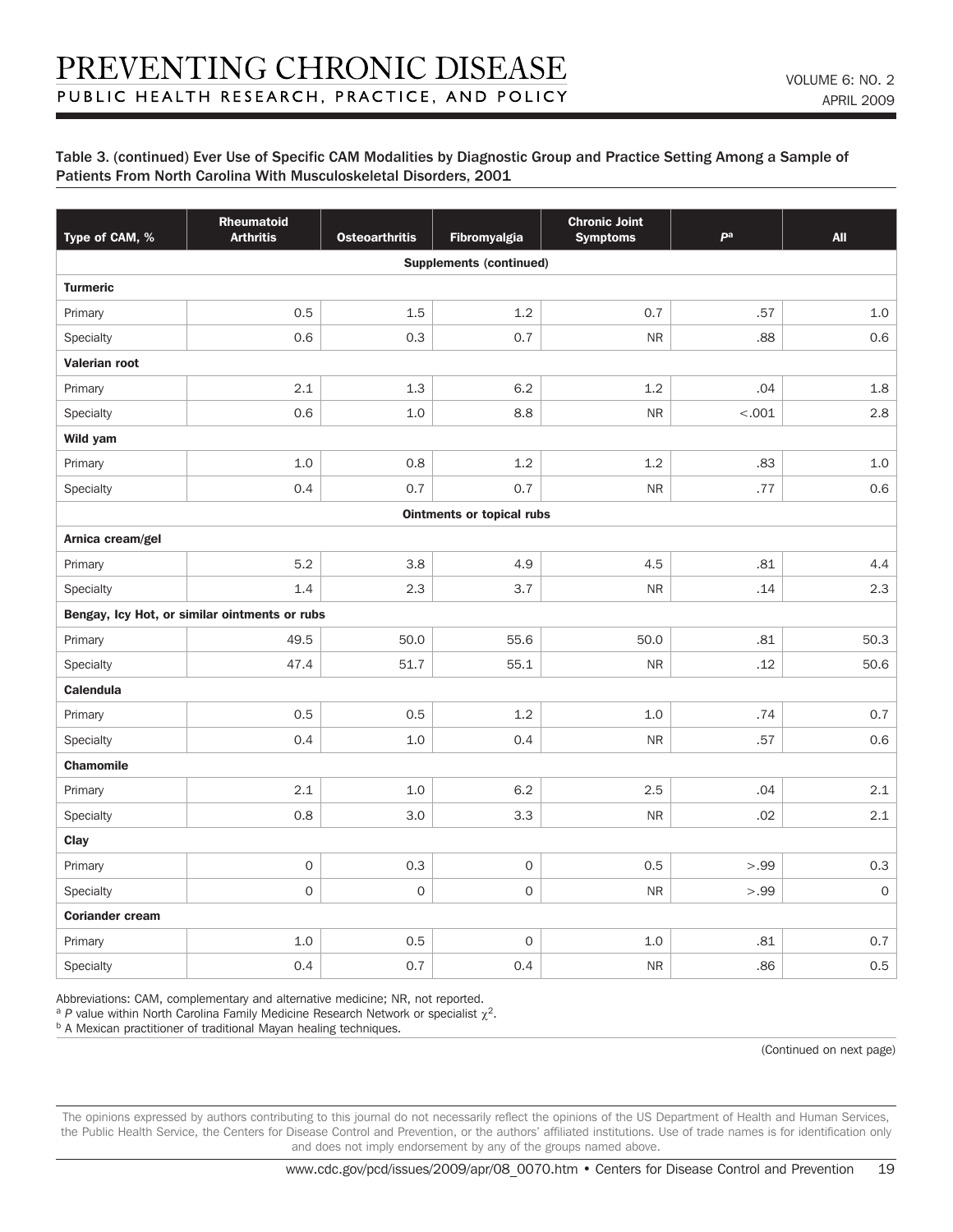| Type of CAM, %                      | Rheumatoid<br><b>Arthritis</b> | <b>Osteoarthritis</b> | <b>Fibromyalgia</b>                   | <b>Chronic Joint</b><br><b>Symptoms</b> | pa   | <b>All</b> |  |  |  |
|-------------------------------------|--------------------------------|-----------------------|---------------------------------------|-----------------------------------------|------|------------|--|--|--|
|                                     |                                |                       | Ointments or topical rubs (continued) |                                         |      |            |  |  |  |
| <b>Dimethyl sulfoxide (DMSO)</b>    |                                |                       |                                       |                                         |      |            |  |  |  |
| Primary                             | 2.6                            | 2.3                   | $\mathbf 0$                           | 0.7                                     | .14  | 1.6        |  |  |  |
| Specialty                           | 3.9                            | 3.0                   | 2.2                                   | ${\sf NR}$                              | .43  | 3.2        |  |  |  |
| <b>Horse liniment</b>               |                                |                       |                                       |                                         |      |            |  |  |  |
| Primary                             | 6.3                            | 7.3                   | 6.2                                   | 5.2                                     | .70  | 6.2        |  |  |  |
| Specialty                           | 9.4                            | 7.7                   | 2.6                                   | ${\sf NR}$                              | .002 | 7.2        |  |  |  |
| <b>Linseed oil</b>                  |                                |                       |                                       |                                         |      |            |  |  |  |
| Primary                             | 0.5                            | 0.3                   | $\mathsf{O}\xspace$                   | 0.5                                     | .88  | 0.4        |  |  |  |
| Specialty                           | 0.8                            | 0.3                   | $1.1\,$                               | ${\sf NR}$                              | .53  | 0.8        |  |  |  |
| <b>MSM</b> creams                   |                                |                       |                                       |                                         |      |            |  |  |  |
| Primary                             | 1.0                            | 0.5                   | 2.5                                   | 1.0                                     | .32  | 0.9        |  |  |  |
| Specialty                           | 2.0                            | 1.3                   | 2.2                                   | <b>NR</b>                               | .71  | 1.9        |  |  |  |
| Pine tree sap                       |                                |                       |                                       |                                         |      |            |  |  |  |
| Primary                             | 1.0                            | 0.3                   | 1.2                                   | 0.3                                     | .25  | 0.5        |  |  |  |
| Specialty                           | 0.8                            | 0.3                   | $\mathsf{O}\xspace$                   | <b>NR</b>                               | .39  | 0.5        |  |  |  |
| <b>Rosemary</b>                     |                                |                       |                                       |                                         |      |            |  |  |  |
| Primary                             | 2.1                            | 0.3                   | 2.5                                   | 1.5                                     | .05  | 1.2        |  |  |  |
| Specialty                           | 0.8                            | 0.7                   | 0.4                                   | <b>NR</b>                               | .89  | 0.7        |  |  |  |
| Sesame oil                          |                                |                       |                                       |                                         |      |            |  |  |  |
| Primary                             | 0.5                            | 0.3                   | 1.2                                   | 0.3                                     | .36  | 0.4        |  |  |  |
| Specialty                           | 0.6                            | $\mathsf{O}\xspace$   | 1.1                                   | <b>NR</b>                               | .18  | 0.6        |  |  |  |
| Tiger balm, white flower oil        |                                |                       |                                       |                                         |      |            |  |  |  |
| Primary                             | 4.2                            | 3.5                   | 3.7                                   | 2.7                                     | .76  | 3.3        |  |  |  |
| Specialty                           | 4.1                            | 4.3                   | 6.9                                   | <b>NR</b>                               | .19  | 4.9        |  |  |  |
| <b>Traumeel or traumed ointment</b> |                                |                       |                                       |                                         |      |            |  |  |  |
| Primary                             | 0.5                            | 0.3                   | $\mathsf{O}\xspace$                   | 0.5                                     | .88  | 0.4        |  |  |  |
| Specialty                           | 0.2                            | 0.3                   | 0.4                                   | ${\sf NR}$                              | >.99 | 0.3        |  |  |  |
| <b>Volcanico</b>                    |                                |                       |                                       |                                         |      |            |  |  |  |
| Primary                             | $\mathsf{O}\xspace$            | 0.3                   | $\mathsf{O}\xspace$                   | $\mathbf 0$                             | .63  | 0.1        |  |  |  |
| Specialty                           | 0.2                            | 0.7                   | $\mathsf O$                           | <b>NR</b>                               | .46  | 0.3        |  |  |  |

Abbreviations: CAM, complementary and alternative medicine; NR, not reported.

<sup>a</sup> *P* value within North Carolina Family Medicine Research Network or specialist  $\gamma^2$ .

**b A Mexican practitioner of traditional Mayan healing techniques.** 

(Continued on next page)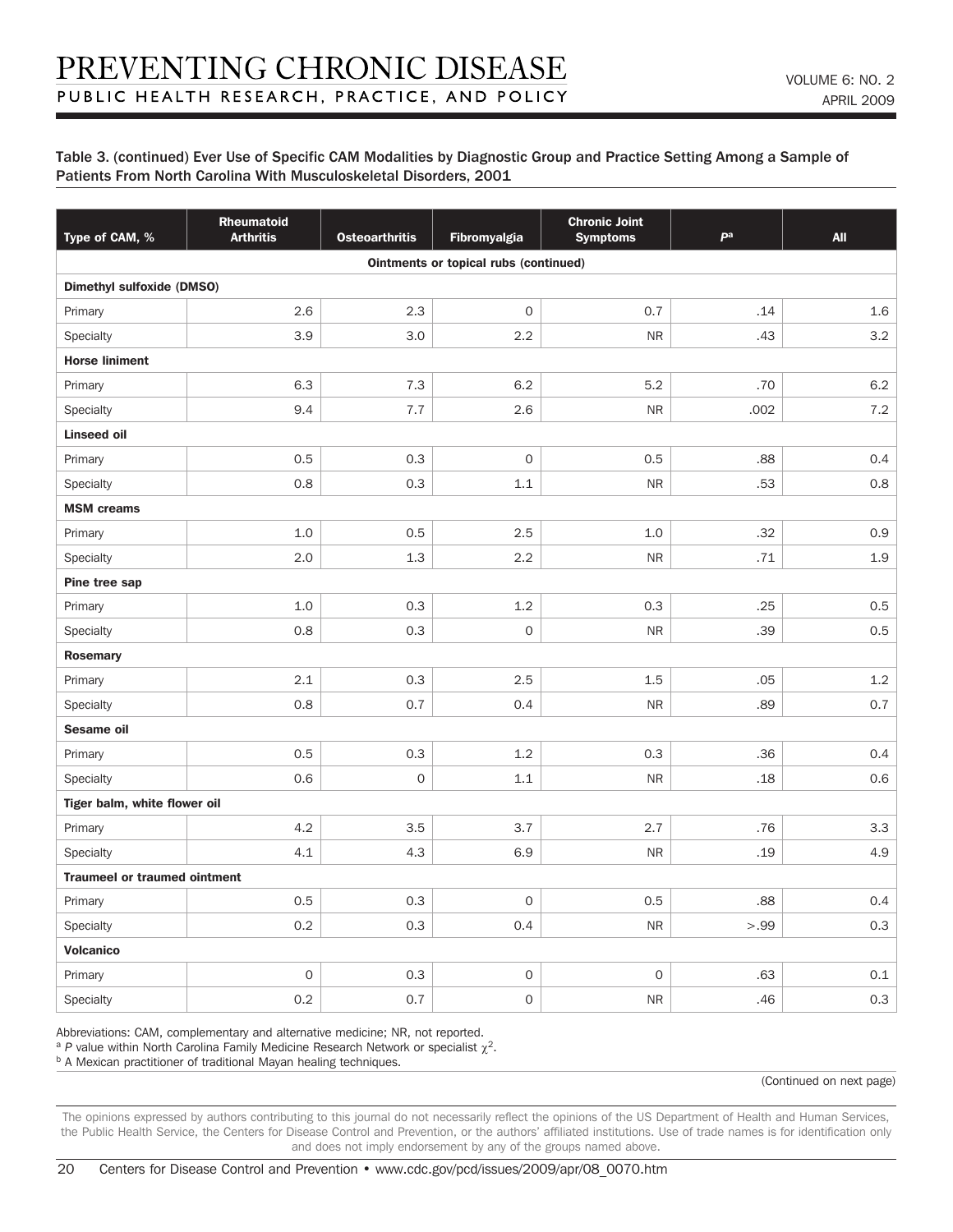| Type of CAM, %                    | <b>Rheumatoid</b><br><b>Arthritis</b>           | <b>Osteoarthritis</b> | Fibromyalgia           | <b>Chronic Joint</b><br><b>Symptoms</b> | pa     | <b>All</b> |  |  |  |
|-----------------------------------|-------------------------------------------------|-----------------------|------------------------|-----------------------------------------|--------|------------|--|--|--|
|                                   |                                                 |                       | <b>Body treatments</b> |                                         |        |            |  |  |  |
| <b>Acupressure beads/seeds</b>    |                                                 |                       |                        |                                         |        |            |  |  |  |
| Primary                           | 1.0                                             | 1.8                   | 6.2                    | 1.2                                     | .04    | 1.8        |  |  |  |
| Specialty                         | 0.6                                             | 1.7                   | 4.0                    | <b>NR</b>                               | .004   | 1.8        |  |  |  |
| Copper bracelet or copper jewelry |                                                 |                       |                        |                                         |        |            |  |  |  |
| Primary                           | 20.8                                            | 18.0                  | 18.5                   | 11.1                                    | .007   | 16.0       |  |  |  |
| Specialty                         | 29.7                                            | 23.0                  | 21.9                   | <b>NR</b>                               | .03    | 25.8       |  |  |  |
| <b>Herbal plasters</b>            |                                                 |                       |                        |                                         |        |            |  |  |  |
| Primary                           | $\overline{0}$                                  | 1.0                   | 1.2                    | $\mathbf{O}$                            | .05    | 0.5        |  |  |  |
| Specialty                         | 0.2                                             | 0.7                   | 1.1                    | <b>NR</b>                               | .25    | 0.6        |  |  |  |
| <b>Infrared wraps</b>             |                                                 |                       |                        |                                         |        |            |  |  |  |
| Primary                           | 1.0                                             | 1.0                   | 2.5                    | $\mathsf O$                             | .03    | 0.7        |  |  |  |
| Specialty                         | 1.6                                             | 0.7                   | 2.6                    | <b>NR</b>                               | .20    | 1.6        |  |  |  |
| <b>Magnets</b>                    |                                                 |                       |                        |                                         |        |            |  |  |  |
| Primary                           | 10.9                                            | 12.3                  | 19.8                   | 9.4                                     | .06    | 11.5       |  |  |  |
| Specialty                         | 15.5                                            | 18.0                  | 28.5                   | <b>NR</b>                               | < .001 | 19.6       |  |  |  |
|                                   | Q-Ray bracelet (ionically charged bracelet)     |                       |                        |                                         |        |            |  |  |  |
| Primary                           | 1.6                                             | 0.5                   | $\overline{O}$         | 0.5                                     | .47    | 0.7        |  |  |  |
| Specialty                         | 0.8                                             | 0.3                   | 1.8                    | <b>NR</b>                               | .20    | 0.9        |  |  |  |
|                                   |                                                 |                       | <b>Movement</b>        |                                         |        |            |  |  |  |
| Alexander movement technique      |                                                 |                       |                        |                                         |        |            |  |  |  |
| Primary                           | $\mathsf O$                                     | 1.8                   | 1.2                    | 1.0                                     | .26    | 1.1        |  |  |  |
| Specialty                         | 0.6                                             | $\mathsf{O}\xspace$   | 0.4                    | <b>NR</b>                               | .39    | 0.4        |  |  |  |
|                                   | Feldenkrais method (awareness through movement) |                       |                        |                                         |        |            |  |  |  |
| Primary                           | $\mathbf{O}$                                    | 1.8                   | $\mathbf{O}$           | 1.0                                     | .23    | 1.0        |  |  |  |
| Specialty                         | 1.0                                             | 1.0                   | 1.8                    | <b>NR</b>                               | .56    | 1.2        |  |  |  |
| <b>Pilates movements</b>          |                                                 |                       |                        |                                         |        |            |  |  |  |
| Primary                           | 0.5                                             | 1.0                   | $\mathsf{O}\xspace$    | 0.7                                     | .95    | 0.7        |  |  |  |
| Specialty                         | 1.0                                             | 1.3                   | 2.6                    | <b>NR</b>                               | .25    | 1.5        |  |  |  |

Abbreviations: CAM, complementary and alternative medicine; NR, not reported.

<sup>a</sup> *P* value within North Carolina Family Medicine Research Network or specialist  $\chi^2$ .

**b A Mexican practitioner of traditional Mayan healing techniques.** 

(Continued on next page)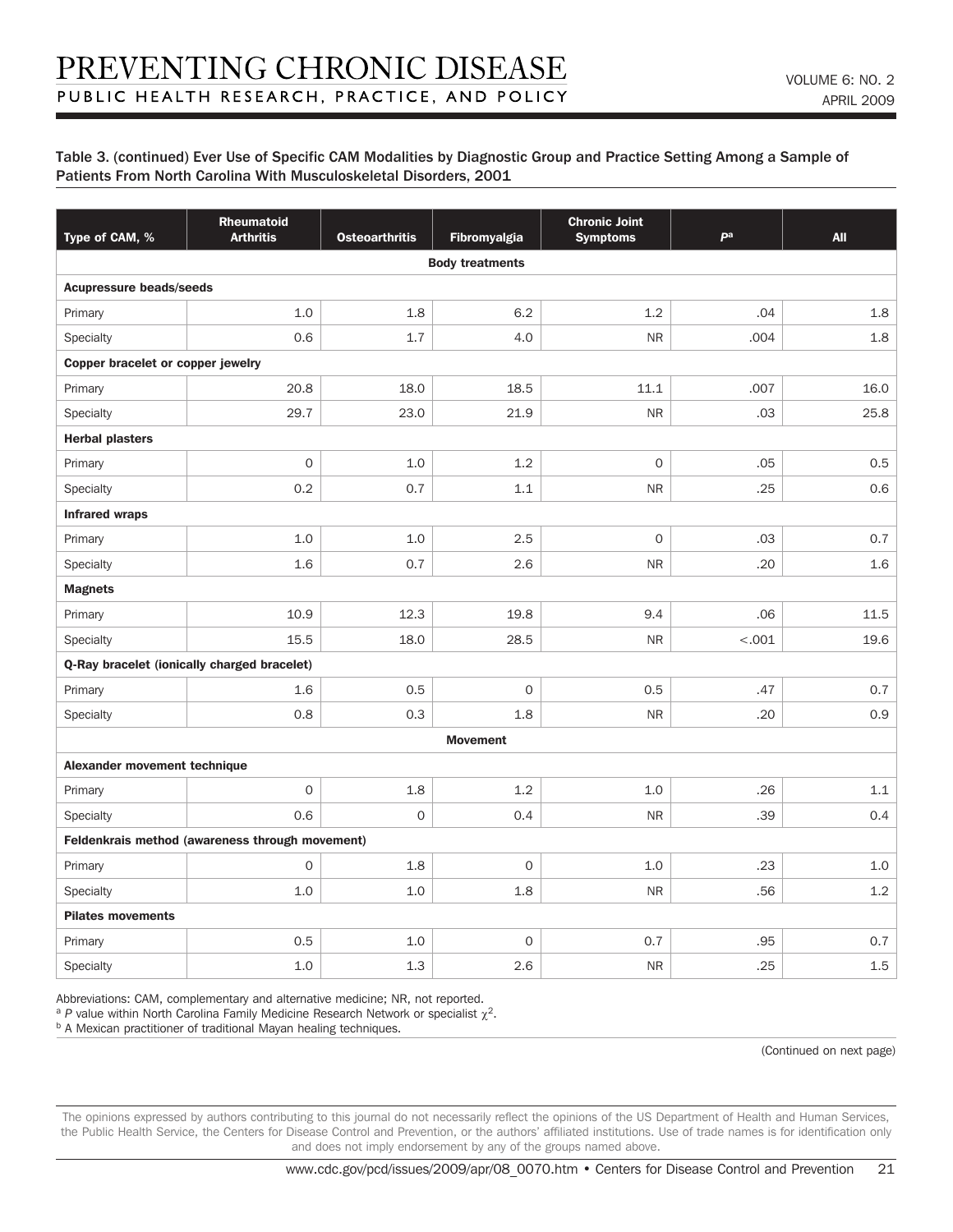| Type of CAM, %                         | Rheumatoid<br><b>Arthritis</b>                                | <b>Osteoarthritis</b> | Fibromyalgia               | <b>Chronic Joint</b><br><b>Symptoms</b> | pa      | <b>All</b> |  |  |  |
|----------------------------------------|---------------------------------------------------------------|-----------------------|----------------------------|-----------------------------------------|---------|------------|--|--|--|
| <b>Movement (continued)</b>            |                                                               |                       |                            |                                         |         |            |  |  |  |
| Qi gong (chi kong)                     |                                                               |                       |                            |                                         |         |            |  |  |  |
| Primary                                | $\mathsf{O}\xspace$                                           | 0.8                   | 3.7                        | 0.5                                     | .04     | 0.7        |  |  |  |
| Specialty                              | 0.4                                                           | 0.7                   | 1.8                        | <b>NR</b>                               | .14     | 0.9        |  |  |  |
| Tai chi                                |                                                               |                       |                            |                                         |         |            |  |  |  |
| Primary                                | 2.1                                                           | 2.3                   | 2.5                        | 1.2                                     | .63     | 1.9        |  |  |  |
| Specialty                              | 0.8                                                           | 2.7                   | 4.7                        | <b>NR</b>                               | .002    | 2.4        |  |  |  |
| <b>Trager approach (Mentastics)</b>    |                                                               |                       |                            |                                         |         |            |  |  |  |
| Primary                                | $\mathsf O$                                                   | 0.5                   | $\mathsf{O}\xspace$        | $\mathsf{O}\xspace$                     | .58     | 0.2        |  |  |  |
| Specialty                              | 0.2                                                           | 0.3                   | 1.1                        | <b>NR</b>                               | .17     | 0.5        |  |  |  |
| Yoga                                   |                                                               |                       |                            |                                         |         |            |  |  |  |
| Primary                                | 3.1                                                           | 4.5                   | 12.4                       | 3.7                                     | .005    | 4.6        |  |  |  |
| Specialty                              | 3.9                                                           | 5.3                   | 14.2                       | <b>NR</b>                               | < .001  | 7.0        |  |  |  |
|                                        |                                                               |                       | <b>Spiritual</b>           |                                         |         |            |  |  |  |
| Attend religious services regularly    |                                                               |                       |                            |                                         |         |            |  |  |  |
| Primary                                | 19.3                                                          | 16.8                  | 32.1                       | 14.6                                    | .002    | 17.6       |  |  |  |
| <b>Specialty</b>                       | 23.5                                                          | 19.0                  | 24.1                       | <b>NR</b>                               | .25     | 22.4       |  |  |  |
| Draw on religious or spiritual beliefs |                                                               |                       |                            |                                         |         |            |  |  |  |
| Primary                                | 32.8                                                          | 26.0                  | 55.6                       | 18.3                                    | $-.001$ | 26.6       |  |  |  |
| Specialty                              | 32.7                                                          | 27.7                  | 48.2                       | <b>NR</b>                               | $-.001$ | 35.3       |  |  |  |
| Pray about your arthritis              |                                                               |                       |                            |                                         |         |            |  |  |  |
| Primary                                | 14.1                                                          | 13.5                  | 27.2                       | 10.9                                    | .002    | 13.7       |  |  |  |
| Specialty                              | 14.7                                                          | 15.0                  | 24.8                       | <b>NR</b>                               | .001    | 17.4       |  |  |  |
|                                        |                                                               |                       | <b>Mind-body therapies</b> |                                         |         |            |  |  |  |
| <b>Meditate</b>                        |                                                               |                       |                            |                                         |         |            |  |  |  |
| Primary                                | 49.0                                                          | 35.8                  | 55.6                       | 26.2                                    | < .001  | 36.0       |  |  |  |
| Specialty                              | 47.4                                                          | 34.7                  | 52.9                       | <b>NR</b>                               | $-.001$ | 45.3       |  |  |  |
|                                        | Relax each muscle group or part of the body one after another |                       |                            |                                         |         |            |  |  |  |
| Primary                                | 16.7                                                          | 16.0                  | 43.2                       | 14.9                                    | $-.001$ | 17.7       |  |  |  |
| Specialty                              | 15.1                                                          | 15.3                  | 33.9                       | <b>NR</b>                               | < .001  | 20.0       |  |  |  |

Abbreviations: CAM, complementary and alternative medicine; NR, not reported.

<sup>a</sup> *P* value within North Carolina Family Medicine Research Network or specialist  $\chi^2$ .

**b A Mexican practitioner of traditional Mayan healing techniques.** 

(Continued on next page)